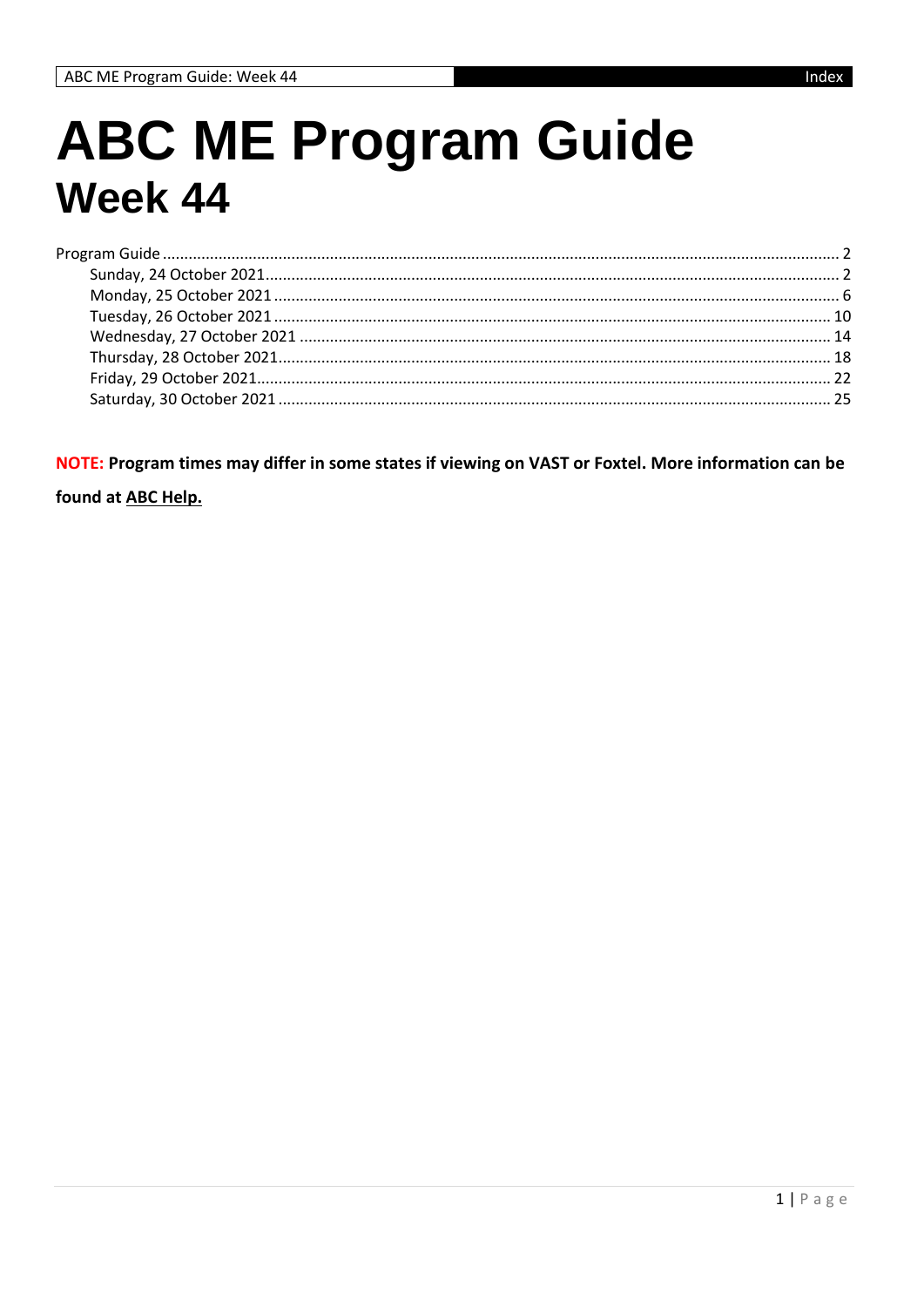# <span id="page-1-0"></span>**Program Guide**

#### <span id="page-1-1"></span>**Sunday, 24 October 2021**

| 6:00am  | <b>SheZow</b>                                                                           |
|---------|-----------------------------------------------------------------------------------------|
|         | (CC, Repeat, G)                                                                         |
| 6:10am  | <b>Danger Mouse</b>                                                                     |
|         | (Repeat, G)                                                                             |
| 6:25am  | <b>The Flamin' Thongs</b>                                                               |
|         | (CC, Repeat, G)                                                                         |
| 6:35am  | <b>Moka's Fabulous Adventures!</b>                                                      |
|         | (Repeat, G)                                                                             |
| 6:45am  | Spongo, Fuzz and Jalapena                                                               |
|         | (CC, Repeat, G)                                                                         |
| 6:55am  | Kuu Kuu Harajuku                                                                        |
|         | (Repeat, G)                                                                             |
| 7:10am  | <b>The Strange Chores</b>                                                               |
|         | (CC, Repeat, G)                                                                         |
| 7:20am  | <b>Total DramaRama</b>                                                                  |
|         | (CC, Repeat, PG, This program is rated PG, parental guidance is recommended for viewers |
|         | under fifteen years.)                                                                   |
| 7:30am  | <b>Dodo</b>                                                                             |
|         | (CC,AD,Repeat,G)                                                                        |
| 7:40am  | The Rubbish World Of Dave Spud                                                          |
|         | (CC, Repeat, G)                                                                         |
| 7:55am  | <b>Space Nova</b>                                                                       |
|         | (Repeat, G)                                                                             |
| 8:15am  | <b>The Penguins Of Madagascar</b>                                                       |
|         | (CC,AD,Repeat,G)                                                                        |
| 8:40am  | <b>Kong: King Of The Apes</b>                                                           |
|         | (CC, Repeat, PG, This program is rated PG, parental guidance is recommended for viewers |
|         | under fifteen years.)                                                                   |
| 9:05am  | <b>The Strange Chores</b>                                                               |
|         | (CC, Repeat, G)                                                                         |
| 9:15am  | <b>Moka's Fabulous Adventures!</b>                                                      |
|         | (Repeat, G)                                                                             |
| 9:25am  | <b>Kung Fu Panda: Legends Of Awesomeness</b>                                            |
|         | (Repeat, PG, This program is rated PG, parental guidance is recommended for viewers     |
|         | under fifteen years.)                                                                   |
| 9:50am  | <b>ITCH</b>                                                                             |
|         | (CC, Repeat, PG, This program is rated PG, parental guidance is recommended for viewers |
|         | under fifteen years.)                                                                   |
| 10:15am | Mikki vs the World                                                                      |
|         | (CC, Repeat, G)                                                                         |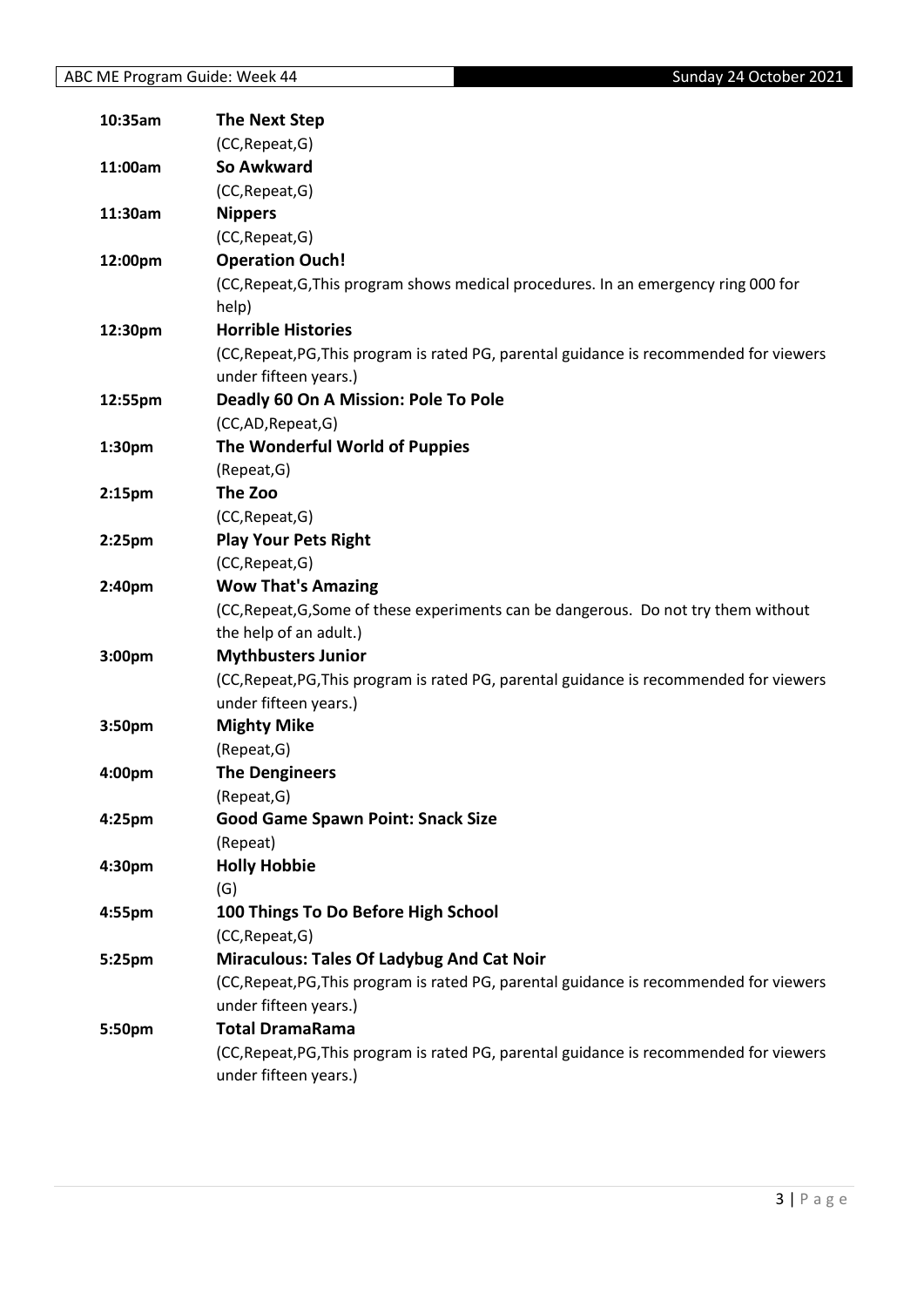| 6:00pm | <b>Mikki vs the World: True Grit</b>                                                                             |
|--------|------------------------------------------------------------------------------------------------------------------|
|        | (CC, Repeat, G)                                                                                                  |
|        | Not having clients is really getting Mikki down and she might have to give up her                                |
|        | psychology practice. Can she learn how to be resilient during tough times with a little                          |
|        | help from gymnast and Ninja Warrior, Olivia Vivian?                                                              |
| 6:25pm | <b>Welcome To Earth: Cosmic Ninja</b>                                                                            |
|        | (CC)                                                                                                             |
|        | Two ankle high aliens, Mish and Klaus, are sent to Earth by Commander Alpha to locate a                          |
|        | new HQ ahead of her planned invasion.                                                                            |
| 6:30pm | <b>Secrets Of Skin: Adaptability</b>                                                                             |
|        | (CC, Repeat, G, Do not disturb or try to handle wild animals as they can be dangerous., For                      |
|        | some of these activities you need to ask for an adult's permission. Do not try doing them<br>on your own.)       |
|        | Professor Ben Garrod explores the evolution of the body's largest organ skin, starting                           |
|        | with how the same basic structure has allowed vertebrates to conquer every corner of                             |
|        | the planet.                                                                                                      |
| 7:00pm | <b>Horrible Histories</b>                                                                                        |
|        | (CC, Repeat, PG, This program is rated PG, parental guidance is recommended for viewers                          |
|        | under fifteen years.)                                                                                            |
|        | The Vikings launch their advert for 'We Sell Any Monk', Queen Elizabeth I surprises her                          |
|        | court with some very odd laws and we discover the Roman equivalent of text messaging.                            |
| 7:30pm | <b>Shaun The Sheep: Super Sheep</b>                                                                              |
|        | (CC, Repeat, G)                                                                                                  |
|        | The pigs bullying behaviour is annoying all the animals on the farm whena hero                                   |
|        | appears. Dressed in a costume last seen on the washing line and wielding a borrowed                              |
|        | leaf blower; 'Super Sheep' restores peace to the farm.                                                           |
| 7:35pm | <b>Doctor Who: Time Heist</b>                                                                                    |
|        | (CC, Repeat, PG, This program is rated PG, parental guidance is recommended for viewers                          |
|        | under fifteen years.)                                                                                            |
|        | The Doctor turns bank robber when he attempts to break into the most dangerous bank                              |
|        | in the Cosmos.                                                                                                   |
| 8:25pm | <b>Teenage Mutant Ninja Turtles: The Wasteland Warrior</b>                                                       |
|        | (CC, Repeat, PG, This program is rated PG, parental guidance is recommended for viewers<br>under fifteen years.) |
|        | An older weathered Raph battles road gangs in a post-apocalyptic mutant wasteland.                               |
|        |                                                                                                                  |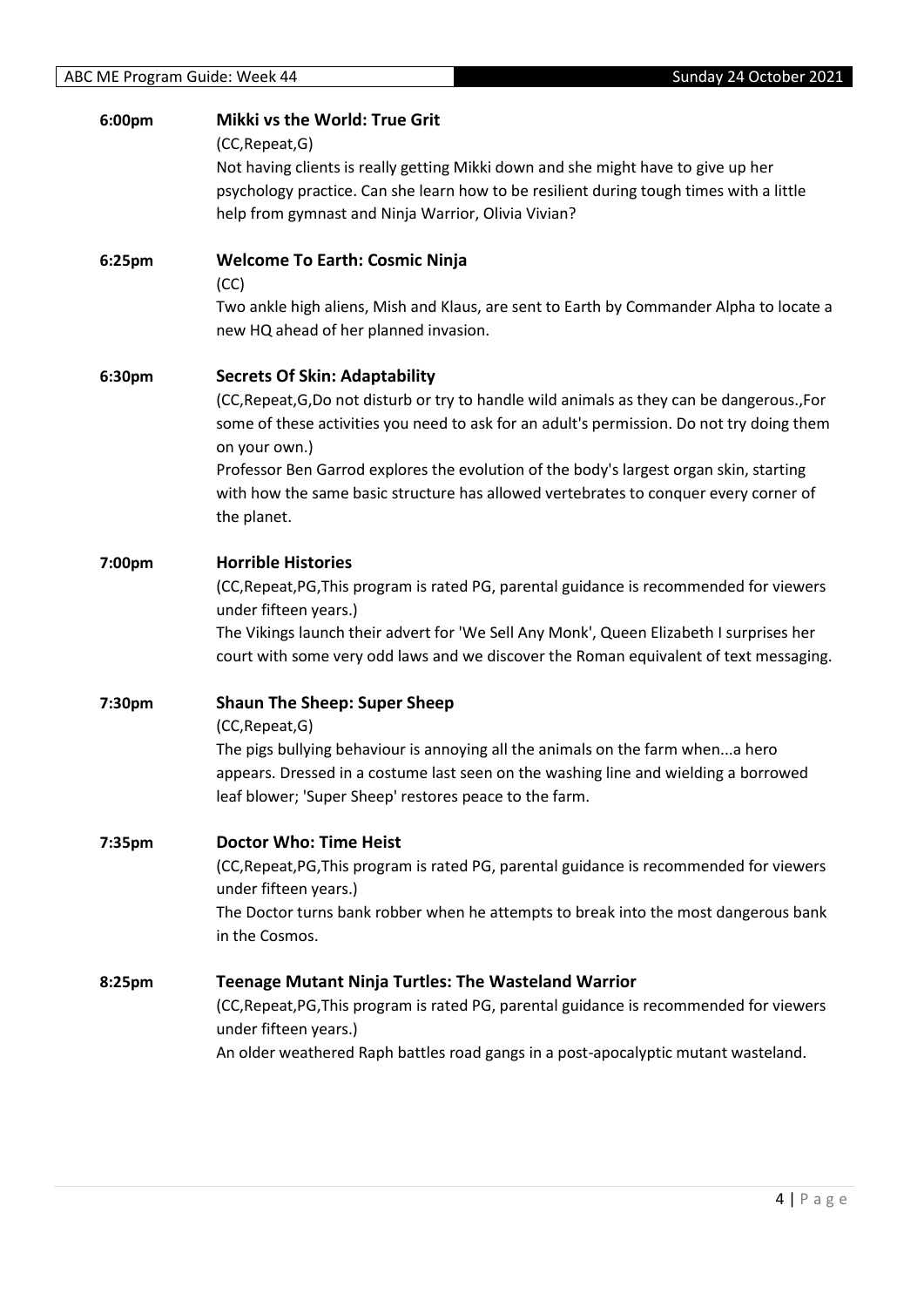| 8:45pm  | <b>Danger Mouse: Queen Of Weevils</b><br>(Repeat, G)                                                                                                                                                 |
|---------|------------------------------------------------------------------------------------------------------------------------------------------------------------------------------------------------------|
|         | In trying to prove he doesn't believe in magic, DM accidentally unleashes an evil magical<br>queen into the world.                                                                                   |
| 8:55pm  | The Fairly OddParents: Crockin' the House/Tardy Sauce<br>(Repeat, G)<br>Mrs Crocker leaves Mr Crocker home alone, and he calls on Timmy to teach him how to                                          |
|         | have fun. Chloe wants to break the attendance record, but Timmy tells her school is<br>cancelled and drags her to a taco stand.                                                                      |
| 9:20pm  | <b>Find Me In Paris: New Year, New Rules</b>                                                                                                                                                         |
|         | (CC, Repeat, G)<br>It's the first day of Second Division, and the group are surprised that Armando's back to<br>teach permanently.                                                                   |
| 9:45pm  | rage                                                                                                                                                                                                 |
|         | (Repeat, PG, Some of the music clips in this show may not be appropriate for everyone<br>watching ABC ME. If you're under fifteen you should check with an adult before watching<br>this next show.) |
|         | Wall-to-wall music videos, from new releases to classics and the long-forgotten.                                                                                                                     |
| 10:45pm | <b>ABC ME Programs Resume At 6am</b>                                                                                                                                                                 |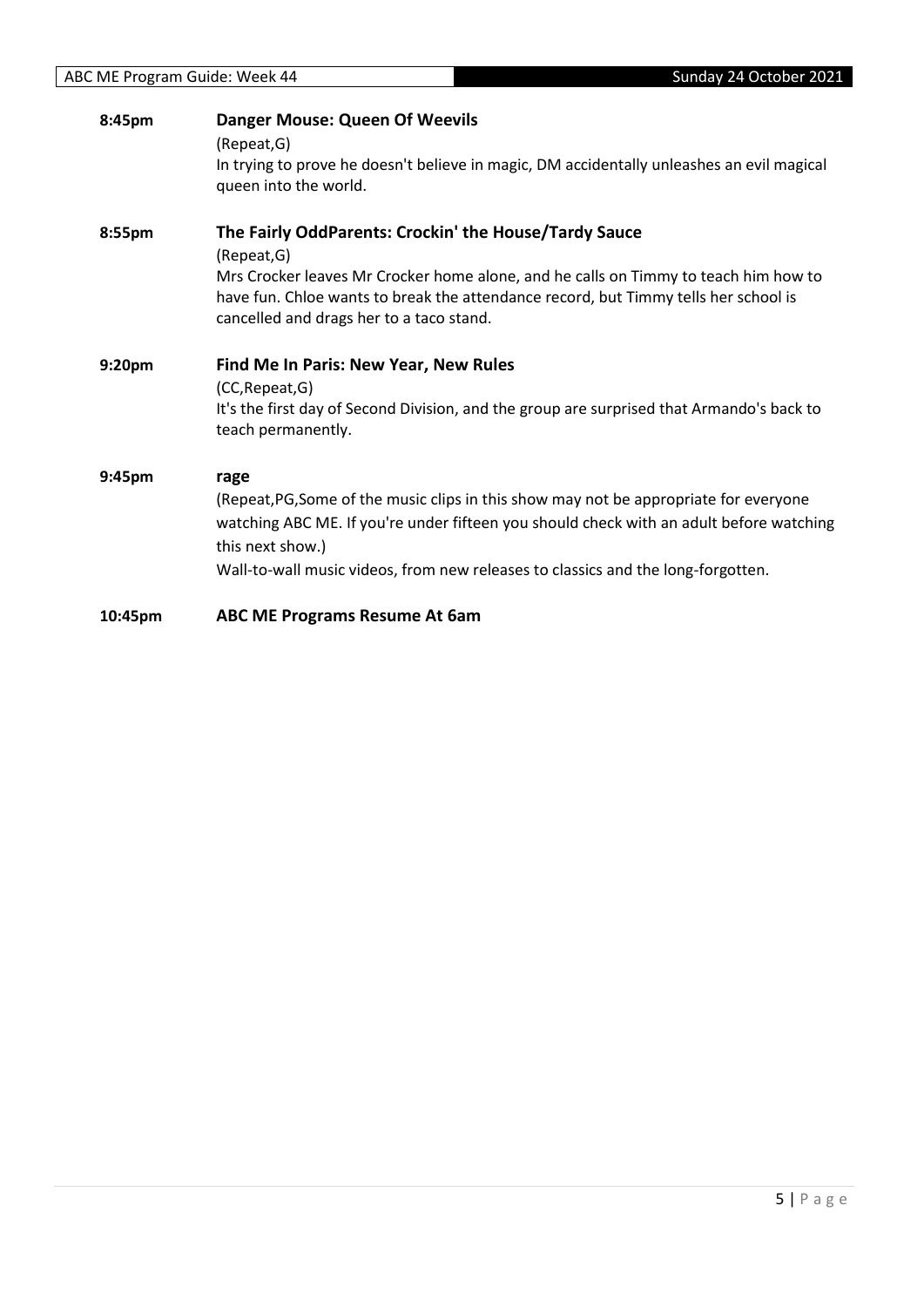#### <span id="page-5-0"></span>**Monday, 25 October 2021**

| 6:00am  | <b>SheZow</b>                                                                           |
|---------|-----------------------------------------------------------------------------------------|
|         | (CC, Repeat, G)                                                                         |
| 6:10am  | <b>Danger Mouse</b>                                                                     |
|         | (Repeat, G)                                                                             |
| 6:25am  | <b>The Flamin' Thongs</b>                                                               |
|         | (CC, Repeat, G)                                                                         |
| 6:35am  | <b>Moka's Fabulous Adventures!</b>                                                      |
|         | (Repeat, G)                                                                             |
| 6:45am  | Spongo, Fuzz and Jalapena                                                               |
|         | (CC, Repeat, G)                                                                         |
| 6:55am  | Kuu Kuu Harajuku                                                                        |
|         | (Repeat, G)                                                                             |
| 7:10am  | <b>The Strange Chores</b>                                                               |
|         | (CC, Repeat, G)                                                                         |
| 7:20am  | <b>Total DramaRama</b>                                                                  |
|         | (CC, Repeat, PG, This program is rated PG, parental guidance is recommended for viewers |
|         | under fifteen years.)                                                                   |
| 7:30am  | <b>Dodo</b>                                                                             |
|         | (CC,AD,Repeat,G)                                                                        |
| 7:40am  | The Rubbish World Of Dave Spud                                                          |
|         | (CC, Repeat, PG, This program is rated PG, parental guidance is recommended for viewers |
|         | under fifteen years.)                                                                   |
| 7:55am  | <b>Space Nova</b>                                                                       |
|         | (Repeat, G)                                                                             |
| 8:15am  | <b>Dogstar</b>                                                                          |
|         | (CC, Repeat, G)                                                                         |
| 8:40am  | <b>Sally Bollywood</b>                                                                  |
|         | (CC, Repeat, G)                                                                         |
| 8:55am  | <b>Bottersnikes And Gumbles</b>                                                         |
|         | (CC, Repeat, G)                                                                         |
| 9:05am  | <b>Barney's Barrier Reef</b>                                                            |
|         | (CC, Repeat, G)                                                                         |
| 9:35am  | <b>Wow That's Amazing</b>                                                               |
|         | (CC, Repeat, G, Some of these experiments can be dangerous. Do not try them without     |
|         | the help of an adult.)                                                                  |
| 10:00am | <b>Mini Lessons: Maths</b>                                                              |
|         | (CC, Repeat, G)                                                                         |
| 10:10am | <b>Wow That's Amazing</b>                                                               |
|         | (CC, Repeat, G)                                                                         |
| 10:40am | <b>Mini Lessons: Maths</b>                                                              |
|         | (CC, Repeat, G)                                                                         |
| 10:50am | <b>Look Kool</b>                                                                        |
|         | (CC, Repeat, G)                                                                         |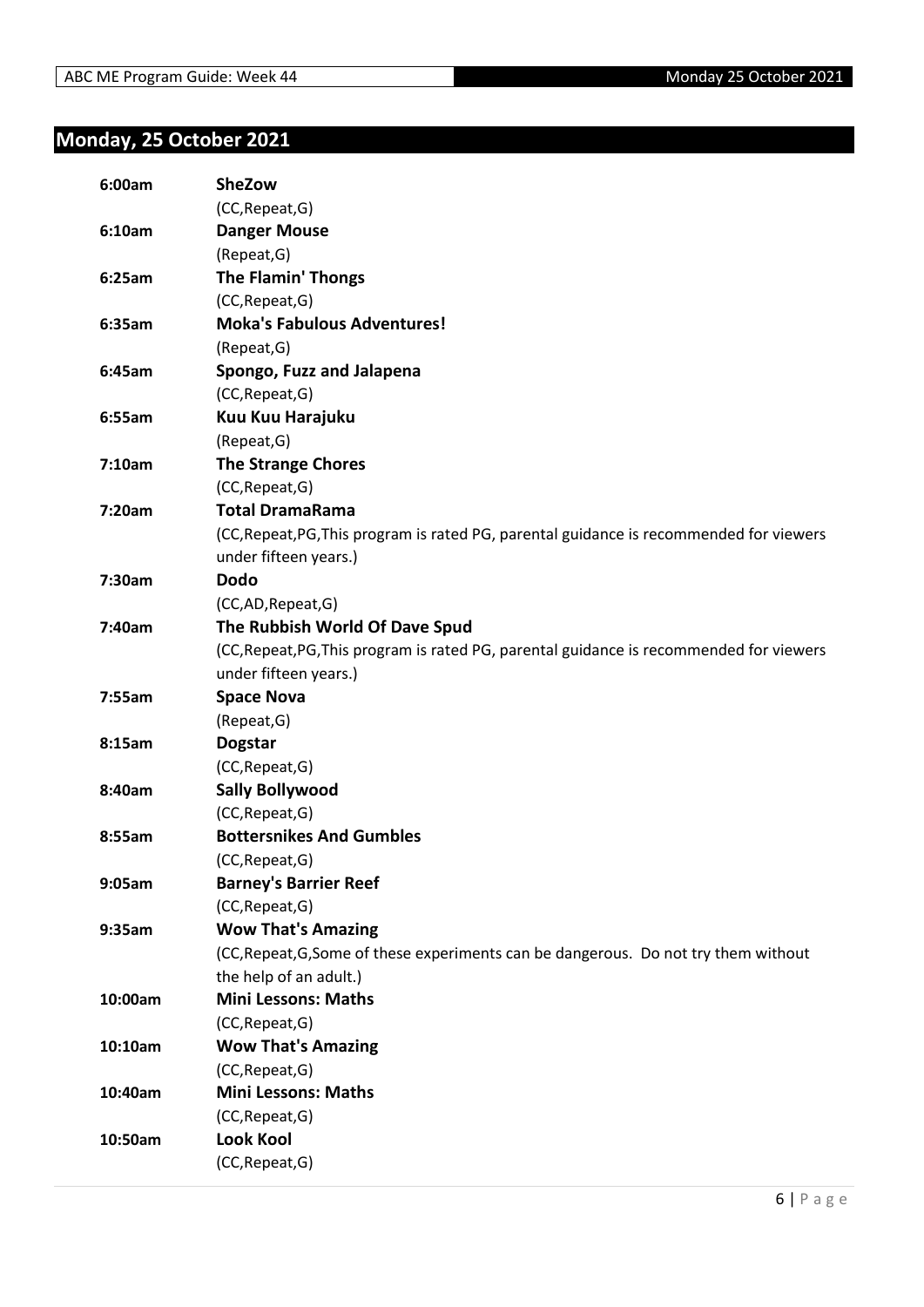| 11:10am            | <b>Science Max! Experiments At Large</b>                                                     |
|--------------------|----------------------------------------------------------------------------------------------|
|                    | (CC, Repeat, G, Some of these experiments can be dangerous. Do not try them without          |
|                    | the help of an adult.)                                                                       |
| 11:35am            | <b>Eco Eye: Sustainable Solutions</b>                                                        |
|                    | (CC, Repeat, G)                                                                              |
| 12:00pm            | <b>Operation Ouch!</b>                                                                       |
|                    | (CC, Repeat, G, This program shows medical procedures. In an emergency ring 000 for          |
|                    | help)                                                                                        |
| 12:30pm            | <b>Horrible Histories</b>                                                                    |
|                    | (CC, Repeat, G)                                                                              |
| 1:00pm             | Deadly 60 On A Mission: Pole To Pole                                                         |
|                    | (CC,AD, Repeat, G,Do not disturb or try to handle wild animals as they can be dangerous.)    |
| 1:30pm             | The Wonderful World of Puppies                                                               |
|                    | (Repeat, G)                                                                                  |
| 2:20pm             | The Zoo                                                                                      |
|                    | (CC, Repeat, G)                                                                              |
| 2:35pm             | <b>Dwight In Shining Armour</b>                                                              |
|                    | (CC, Repeat, PG, This program is rated PG, parental guidance is recommended for viewers      |
|                    | under fifteen years.)                                                                        |
| 3:00pm             | <b>Nowhere Boys: Two Moons Rising</b>                                                        |
|                    | (CC, Repeat, PG, This program is rated PG and includes supernatural themes. Parental         |
|                    | guidance is recommended for younger viewers.)                                                |
| 3:30pm             | Larry the Wonderpup                                                                          |
|                    | (Repeat, G)                                                                                  |
| 3:40pm             | <b>Matilda And The Ramsay Bunch</b>                                                          |
|                    | (Repeat, G)                                                                                  |
| 4:00pm             | <b>The Dengineers</b>                                                                        |
|                    | (Repeat, G, For some of these activities you need to ask for an adult's permission. Do not   |
|                    | try doing them on your own.)                                                                 |
| 4:30 <sub>pm</sub> | <b>Holly Hobbie</b>                                                                          |
|                    | (G)                                                                                          |
| 4:55pm             | 100 Things To Do Before High School                                                          |
|                    | (CC, Repeat, PG, This program is rated PG, parental guidance is recommended for viewers      |
|                    | under fifteen years.)                                                                        |
| 5:25pm             | <b>Miraculous: Tales Of Ladybug And Cat Noir</b>                                             |
|                    | (CC, Repeat, PG, This program is rated PG, parental guidance is recommended for viewers      |
|                    | under fifteen years.)                                                                        |
| 5:50pm             | <b>Total DramaRama</b>                                                                       |
|                    | (CC, Repeat, G)                                                                              |
| 6:00pm             | 100% Wolf: Legend Of The Moonstone: Night of the Poodle                                      |
|                    | (CC, Repeat, G)                                                                              |
|                    | Freddy Lupin manages to convince the pack elders to let him sit Howlington Academy's         |
|                    | entrance test. Freddy must use all his poodle wits (and his best friend Batty's help) to win |
|                    | a place at the historically wolf-only academy.                                               |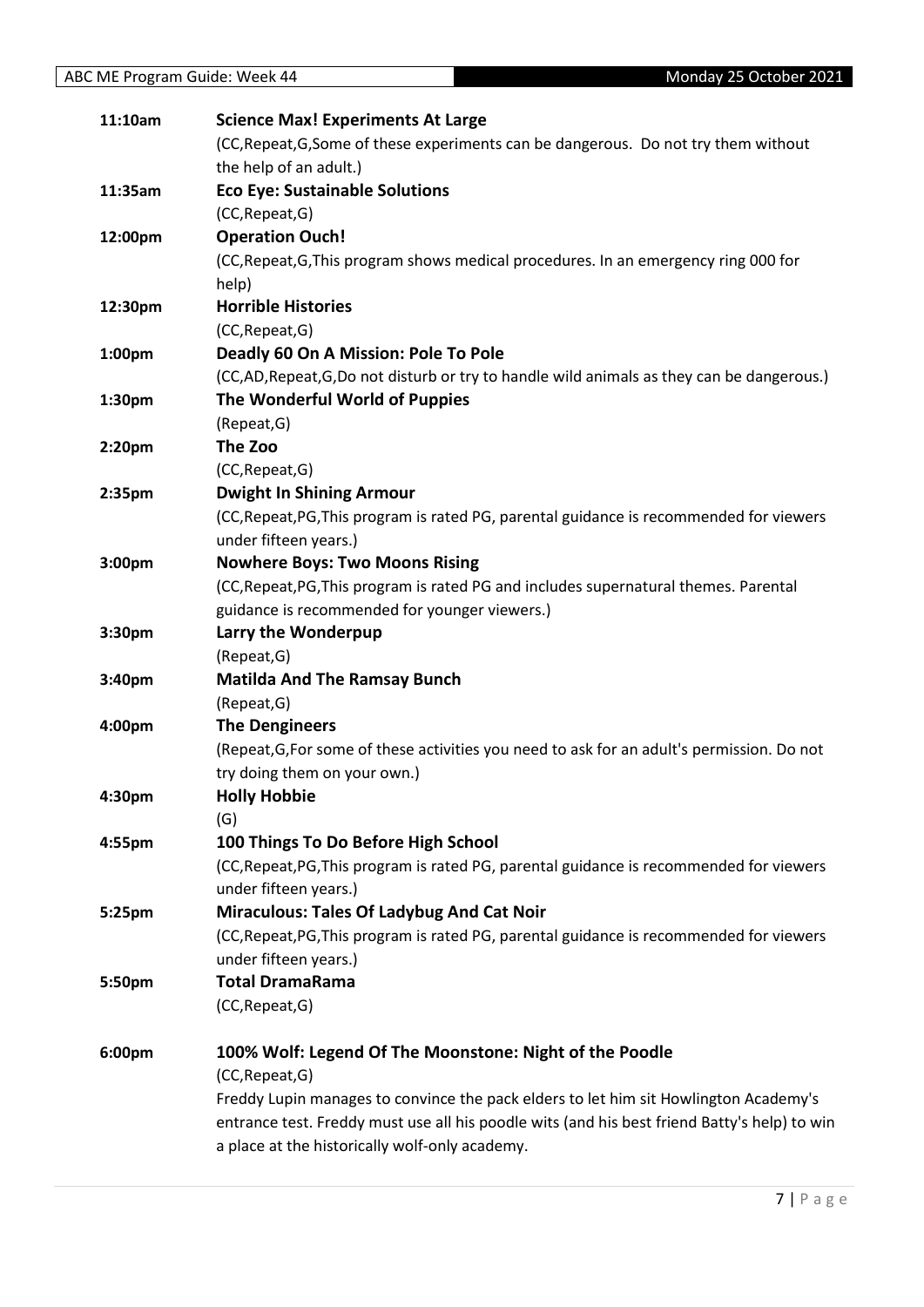|        | <b>BTN Newsbreak</b>                                                                                                                                                                                                                   |
|--------|----------------------------------------------------------------------------------------------------------------------------------------------------------------------------------------------------------------------------------------|
|        | (CC)<br>Find out what's going on in the world with a news bulletin designed for children,                                                                                                                                              |
|        | featuring stories that are relevant and easy to understand.                                                                                                                                                                            |
|        |                                                                                                                                                                                                                                        |
| 6:30pm | Are You Tougher Than Your Ancestors?: James Craig - Plane Sailing!<br>(CC, Repeat, G)                                                                                                                                                  |
|        | In 1912, 14 year old sailor Douglas Bull was awarded the rank of 'Ordinary Seaman' by his<br>ship's Captain. Can Stella and Caitlin prove they have what it takes to match Douglas'<br>achievement?                                    |
| 7:00pm | <b>Horrible Histories</b><br>(CC, Repeat, G)                                                                                                                                                                                           |
|        | Some WWI soldiers try some very unusual ways to cure frostbite in the winter and a<br>strange Stuart doctor takes a snooze during the middle of a battle.                                                                              |
| 7:30pm | <b>Shaun The Sheep: Tour De Mossy Bottom</b><br>(CC, Repeat, G)                                                                                                                                                                        |
|        | The Farmer is out of shape so Bitzer encourages him to get fit using an improvised<br>exercise bike from the scrap heap. The bike breaks free from its fixings and is soon<br>travelling cross country along with its oblivious rider. |
|        |                                                                                                                                                                                                                                        |
|        |                                                                                                                                                                                                                                        |
| 7:35pm | <b>Doctor Who: The Caretaker</b><br>(CC, Repeat, PG, This program is rated PG, parental guidance is recommended for viewers                                                                                                            |
|        | under fifteen years.)<br>The terrifying Skovox Blitzer is ready to destroy all humanity - and worse, any second<br>now, Danny Pink and the Doctor are going to meet.                                                                   |
|        |                                                                                                                                                                                                                                        |
| 8:25pm | <b>Teenage Mutant Ninja Turtles: The Impossible Desert</b><br>(CC, Repeat, PG, This program is rated PG, parental guidance is recommended for viewers                                                                                  |
|        | under fifteen years.)<br>As they roam the desert wasteland, the team searches for a mysterious hermit, who is                                                                                                                          |
|        | the key to finding the mythical Oasis.                                                                                                                                                                                                 |
| 8:45pm | <b>Danger Mouse: Masters Of The Twystyverse</b>                                                                                                                                                                                        |
|        | (Repeat, G)<br>DM and Penfold must travel to the Twystyverse to stop the Evil tyrant Baron Silas Von<br>Penfold from taking over both versions of the Earth.                                                                           |
| 8:55pm | The Fairly OddParents: Knit Wits/Dimmsdale's Got Talent?<br>(Repeat, G)                                                                                                                                                                |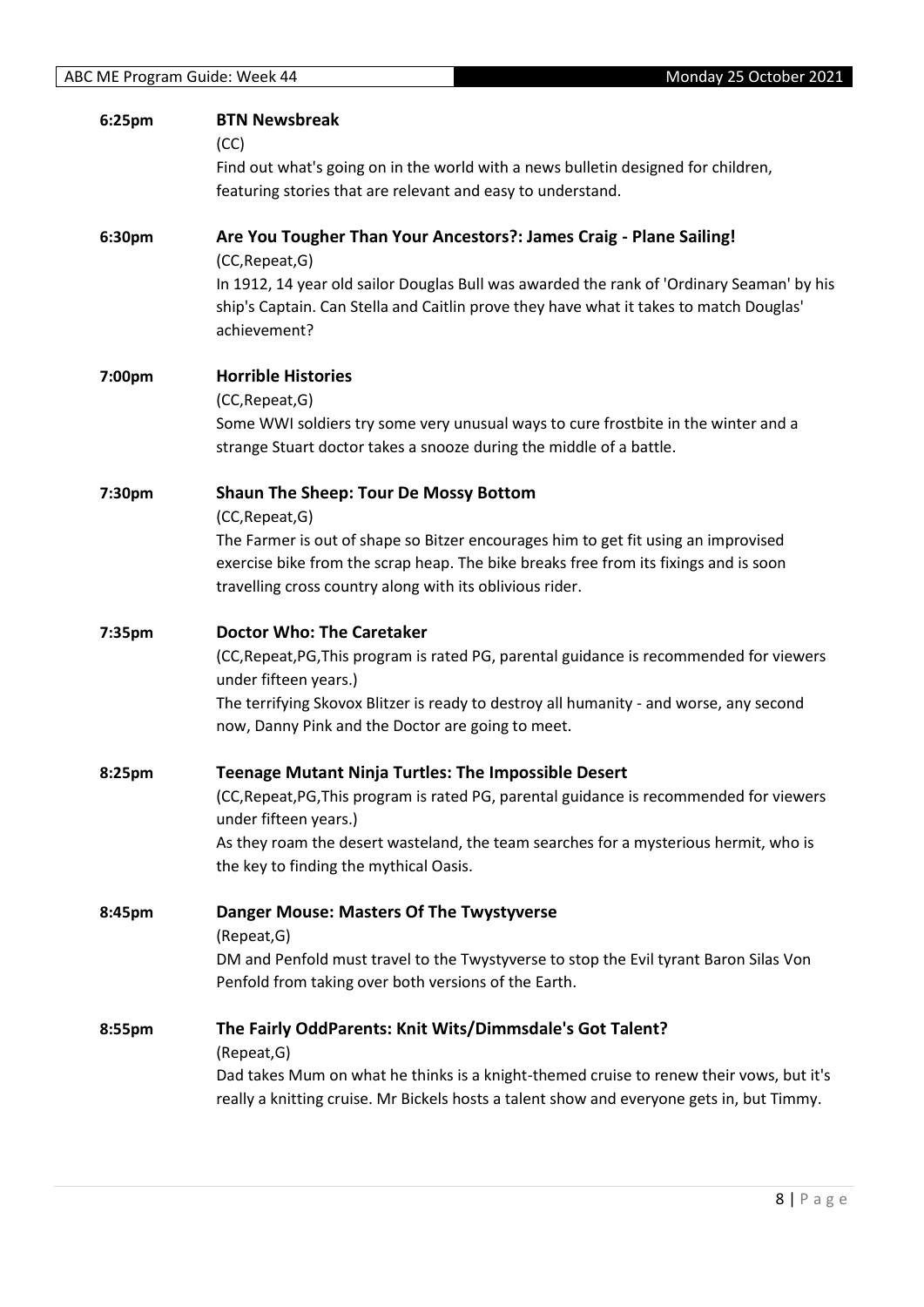| 9:20pm  | <b>Find Me In Paris: Out of Place</b><br>(CC, Repeat, G)<br>As Henri fumbles through 2019, it creates distance between he and Lena, so he plans a                                                                                                                                                |
|---------|--------------------------------------------------------------------------------------------------------------------------------------------------------------------------------------------------------------------------------------------------------------------------------------------------|
|         | romantic picnic on the roof, hoping to rekindle their chemistry.                                                                                                                                                                                                                                 |
| 9:45pm  | rage<br>(Repeat, PG, Some of the music clips in this show may not be appropriate for everyone<br>watching ABC ME. If you're under fifteen you should check with an adult before watching<br>this next show.)<br>Wall-to-wall music videos, from new releases to classics and the long-forgotten. |
| 10:45pm | <b>ABC ME Programs Resume At 6am</b>                                                                                                                                                                                                                                                             |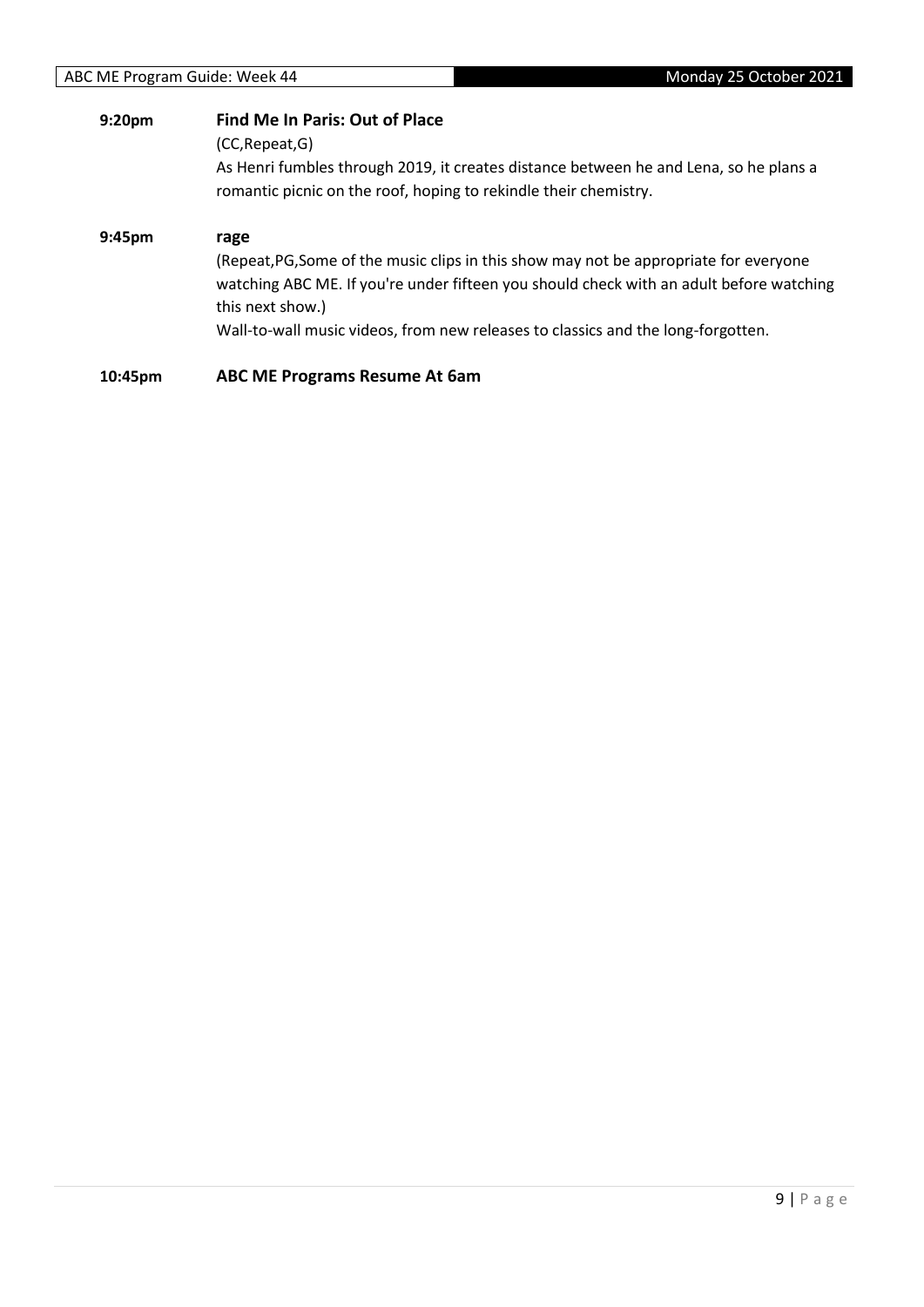#### <span id="page-9-0"></span>**Tuesday, 26 October 2021**

| 6:00am  | <b>SheZow</b>                                                                              |
|---------|--------------------------------------------------------------------------------------------|
|         | (CC, Repeat, G)                                                                            |
| 6:10am  | <b>Danger Mouse</b>                                                                        |
|         | (Repeat, G)                                                                                |
| 6:25am  | <b>The Flamin' Thongs</b>                                                                  |
|         | (CC, Repeat, G)                                                                            |
| 6:35am  | <b>Moka's Fabulous Adventures!</b>                                                         |
|         | (Repeat, G)                                                                                |
| 6:45am  | Spongo, Fuzz and Jalapena                                                                  |
|         | (CC, Repeat, PG, This program is rated PG, parental guidance is recommended for viewers    |
|         | under fifteen years.)                                                                      |
| 6:55am  | Kuu Kuu Harajuku                                                                           |
|         | (Repeat, G)                                                                                |
| 7:10am  | <b>The Strange Chores</b>                                                                  |
|         | (CC, Repeat, G)                                                                            |
| 7:20am  | <b>Total DramaRama</b>                                                                     |
|         | (CC, Repeat, PG, This program is rated PG, parental guidance is recommended for viewers    |
|         | under fifteen years.)                                                                      |
| 7:30am  | <b>Cloudy With A Chance Of Meatballs</b>                                                   |
|         | (Repeat, G)                                                                                |
| 7:40am  | The Rubbish World Of Dave Spud                                                             |
|         | (CC, Repeat, PG, This program is rated PG, parental guidance is recommended for viewers    |
|         | under fifteen years.)                                                                      |
| 7:55am  | <b>Space Nova</b>                                                                          |
|         | (Repeat, G)                                                                                |
| 8:15am  | <b>Dogstar</b>                                                                             |
|         | (CC, Repeat, G)                                                                            |
| 8:40am  | <b>Sally Bollywood</b>                                                                     |
|         | (CC, Repeat, G)                                                                            |
| 8:55am  | <b>Bottersnikes And Gumbles</b>                                                            |
|         | (CC, Repeat, G)                                                                            |
| 9:05am  | <b>Barney's Barrier Reef</b>                                                               |
|         | (CC, Repeat, G)                                                                            |
| 9:35am  | <b>Wow That's Amazing</b>                                                                  |
|         | (CC, Repeat, G, Some of these experiments can be dangerous. Do not try them without        |
|         | the help of an adult.)                                                                     |
| 10:00am | <b>BTN</b>                                                                                 |
|         | (CC)                                                                                       |
| 10:25am | Where in the World?                                                                        |
|         | (CC, Repeat, G, For some of these activities you need to ask for an adult's permission. Do |
|         | not try doing them on your own.)                                                           |
| 10:40am | <b>Koumi's Animated Picture Book</b>                                                       |
|         | (G)                                                                                        |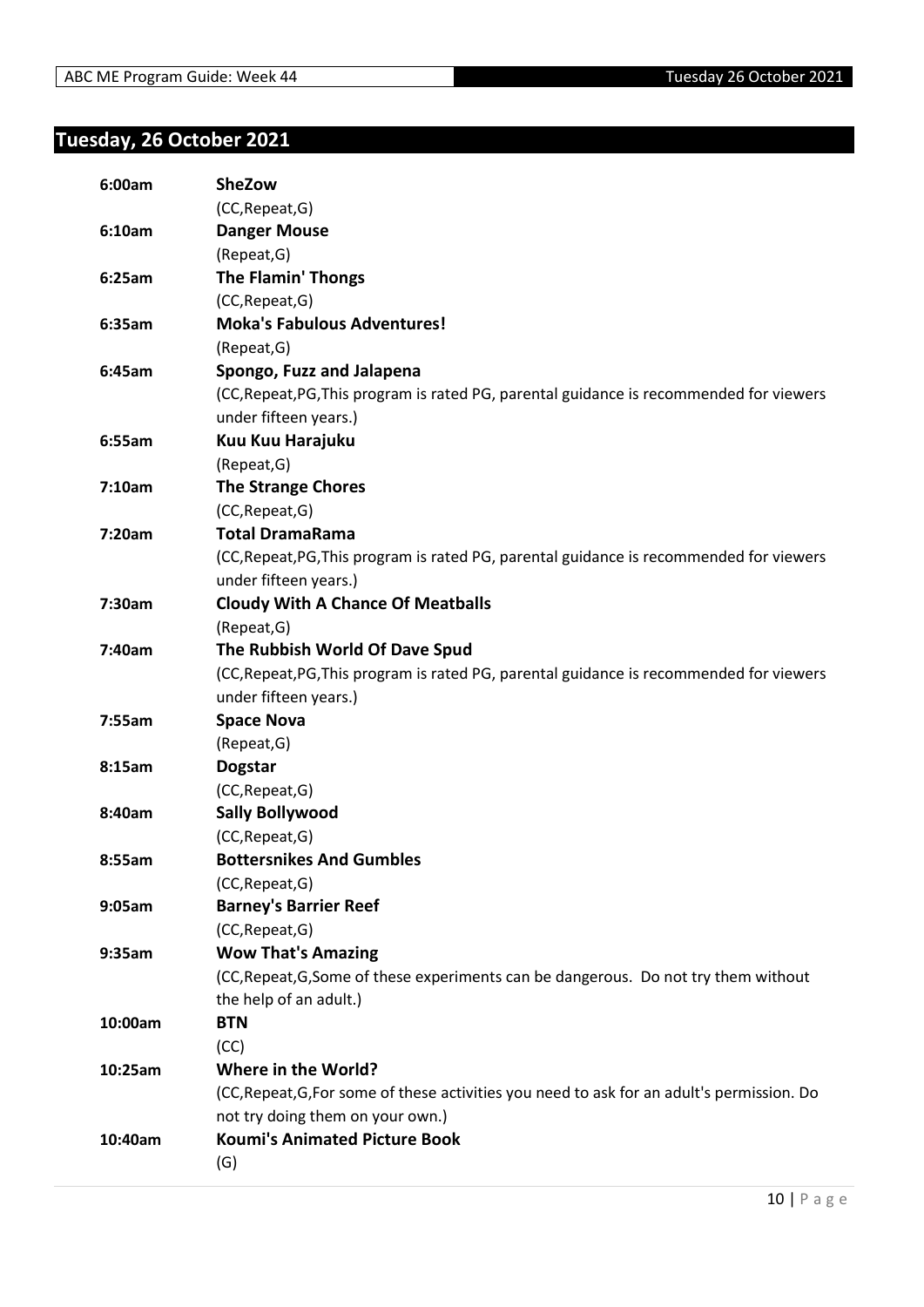| 10:45am            | <b>Maddie's Do You Know?</b>                                                               |
|--------------------|--------------------------------------------------------------------------------------------|
| 10:50am            | <b>Bug Technology</b>                                                                      |
|                    | (CC, Repeat, G)                                                                            |
| 11:00am            | <b>Catalyst Segments</b>                                                                   |
|                    | (CC, Repeat, G)                                                                            |
| 11:05am            | So You Want To Be A Designer?                                                              |
|                    | (CC, Repeat, G)                                                                            |
| 11:30am            | <b>Get Into Textiles</b>                                                                   |
|                    | (CC, Repeat, G)                                                                            |
| 12:00pm            | <b>Operation Ouch!</b>                                                                     |
|                    | (CC, Repeat, G, This program shows medical procedures. In an emergency ring 000 for        |
|                    | help)                                                                                      |
| 12:30pm            | <b>Horrible Histories</b>                                                                  |
|                    | (CC, Repeat, G)                                                                            |
| 1:00pm             | Deadly 60 On A Mission: Pole To Pole                                                       |
|                    | (CC,AD, Repeat, G,Do not disturb or try to handle wild animals as they can be dangerous.)  |
| 1:30pm             | The Wonderful World of Puppies                                                             |
|                    | (Repeat, G)                                                                                |
| 2:20 <sub>pm</sub> | The Zoo                                                                                    |
|                    | (CC, Repeat, G)                                                                            |
| 2:35 <sub>pm</sub> | <b>Dwight In Shining Armour</b>                                                            |
|                    | (CC, Repeat, PG, This program is rated PG, parental guidance is recommended for viewers    |
|                    | under fifteen years.)                                                                      |
| 3:00pm             | <b>Nowhere Boys: Two Moons Rising</b>                                                      |
|                    | (CC, Repeat, PG, This program is rated PG and includes supernatural themes. Parental       |
|                    | guidance is recommended for younger viewers.)                                              |
| 3:30pm             | Larry the Wonderpup                                                                        |
|                    | (Repeat, G)                                                                                |
| 3:40pm             | <b>Matilda And The Ramsay Bunch</b>                                                        |
|                    | (Repeat, G)                                                                                |
| 4:00pm             | <b>The Dengineers</b>                                                                      |
|                    | (Repeat, G, For some of these activities you need to ask for an adult's permission. Do not |
|                    | try doing them on your own.)                                                               |
| 4:30pm             | <b>Holly Hobbie</b>                                                                        |
|                    | (PG, This program is rated PG, parental guidance is recommended for viewers under          |
|                    | fifteen years.)                                                                            |
| 4:55pm             | 100 Things To Do Before High School                                                        |
|                    | (CC, Repeat, G)                                                                            |
| 5:25pm             | <b>Miraculous: Tales Of Ladybug And Cat Noir</b>                                           |
|                    | (CC, Repeat, PG, This program is rated PG, parental guidance is recommended for viewers    |
| 5:50pm             | under fifteen years.)<br><b>Total DramaRama</b>                                            |
|                    | (CC, Repeat, PG, This program is rated PG, parental guidance is recommended for viewers    |
|                    | under fifteen years.)                                                                      |
|                    |                                                                                            |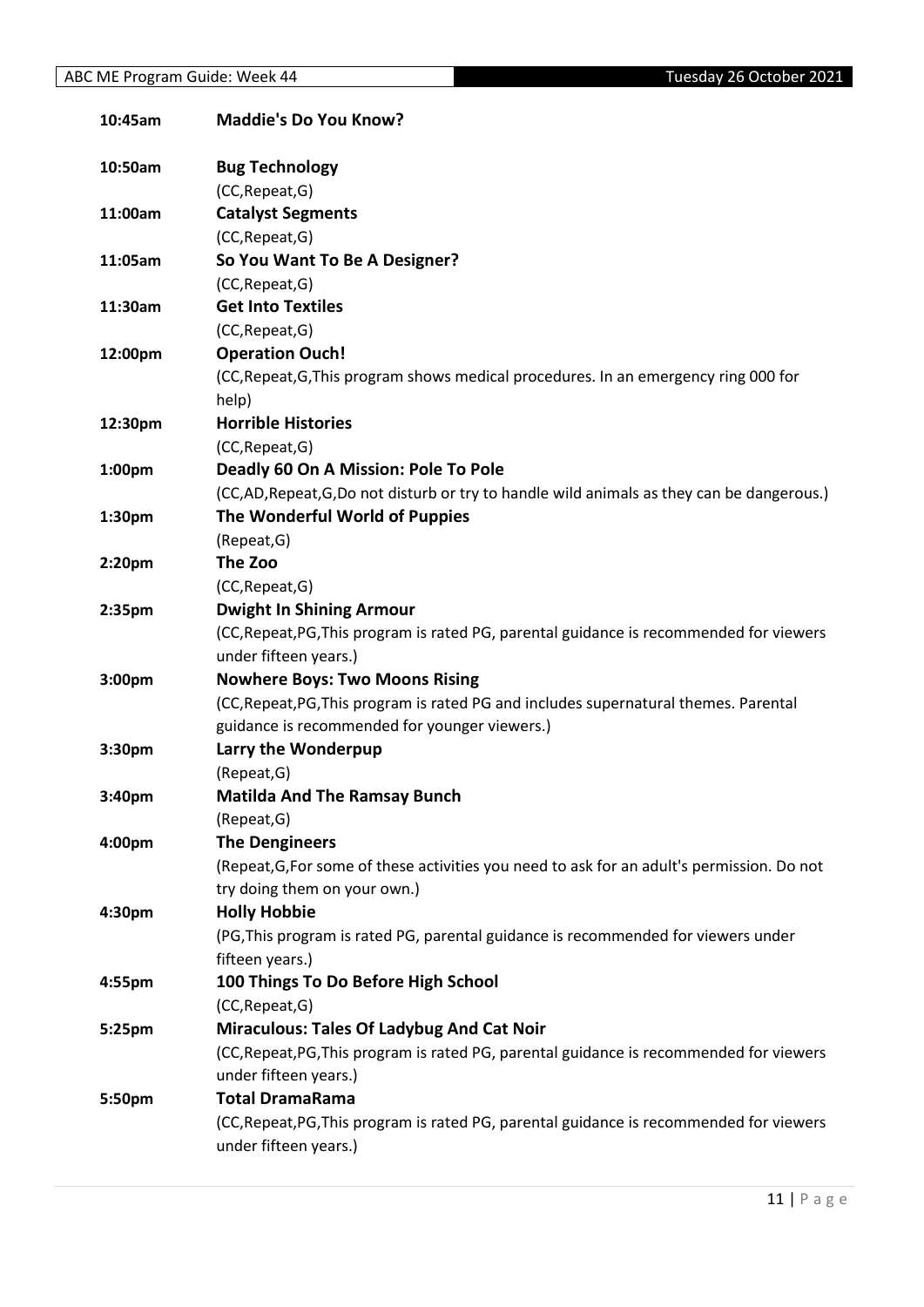|        | 100% Wolf: Legend Of The Moonstone: Welcome to Howlington<br>(CC, Repeat, G)                                                                                                                                                  |
|--------|-------------------------------------------------------------------------------------------------------------------------------------------------------------------------------------------------------------------------------|
|        | It's the first day of school, and Freddy immediately comes into conflict with bully Ivan,                                                                                                                                     |
|        | who blackmails him into stealing the sacred moonstone! But when Batty is exposed to                                                                                                                                           |
|        | the moonstone, she's turned into a human girl!                                                                                                                                                                                |
| 6:25pm | <b>BTN Newsbreak</b>                                                                                                                                                                                                          |
|        | (CC)                                                                                                                                                                                                                          |
|        | Find out what's going on in the world with a news bulletin designed for children,<br>featuring stories that are relevant and easy to understand.                                                                              |
| 6:30pm | Are You Tougher Than Your Ancestors?: Milk Run!                                                                                                                                                                               |
|        | (CC, Repeat, G)<br>In 1940s Melbourne, teenage milkman Conway Tighe got up in the early hours every                                                                                                                           |
|        | morning to harness his horse and complete his milk deliveries on time. Will Jeffrin and<br>Harry match his dedication and get the job done?                                                                                   |
| 7:00pm | <b>Horrible Histories</b>                                                                                                                                                                                                     |
|        | (CC, Repeat, G)                                                                                                                                                                                                               |
|        | We rejoice in the odd marriage of Mary I and Philip II of Spain, a Pirate chef disgusts the                                                                                                                                   |
|        | judges on Historical Masterchef and a Stone Age man appears on Dragons Den with his<br>innovative inventions.                                                                                                                 |
| 7:30pm | <b>Shaun The Sheep: Teddy Heist</b>                                                                                                                                                                                           |
|        |                                                                                                                                                                                                                               |
|        | (CC, Repeat, G)                                                                                                                                                                                                               |
|        | The Farmer discovers there is big money to be made from old toys. When he finds<br>Timmy's teddy bear he locks it away in a high-tech vault. How will Shaun and the flock<br>retrieve the Teddy from 'Fortress Mossy Bottom'? |
| 7:35pm | Doctor Who: Kill The Moon                                                                                                                                                                                                     |
|        | (CC, Repeat, PG, This program is rated PG, parental guidance is recommended for viewers                                                                                                                                       |
|        | under fifteen years.)<br>The Doctor and Clara crash land on the Moon to find a world of horror - a mining base                                                                                                                |
|        | full of corpses, vicious spider-like creatures poised to attack - and a terrible dilemma.                                                                                                                                     |
| 8:25pm | <b>Teenage Mutant Ninja Turtles: Carmaggedon</b>                                                                                                                                                                              |
|        | (CC, Repeat, PG, This program is rated PG, parental guidance is recommended for viewers                                                                                                                                       |
|        | under fifteen years.)                                                                                                                                                                                                         |
|        | Raph must fight the leaders of the road warrior clans to gain their loyalty, before they<br>face their biggest enemy yet on their way to Oasis.                                                                               |
| 8:45pm | <b>Danger Mouse: Danger Is Forever</b>                                                                                                                                                                                        |
|        | (Repeat, G)<br>When the Baron speeds up the rotation of the earth using windmills, DM and Penfold                                                                                                                             |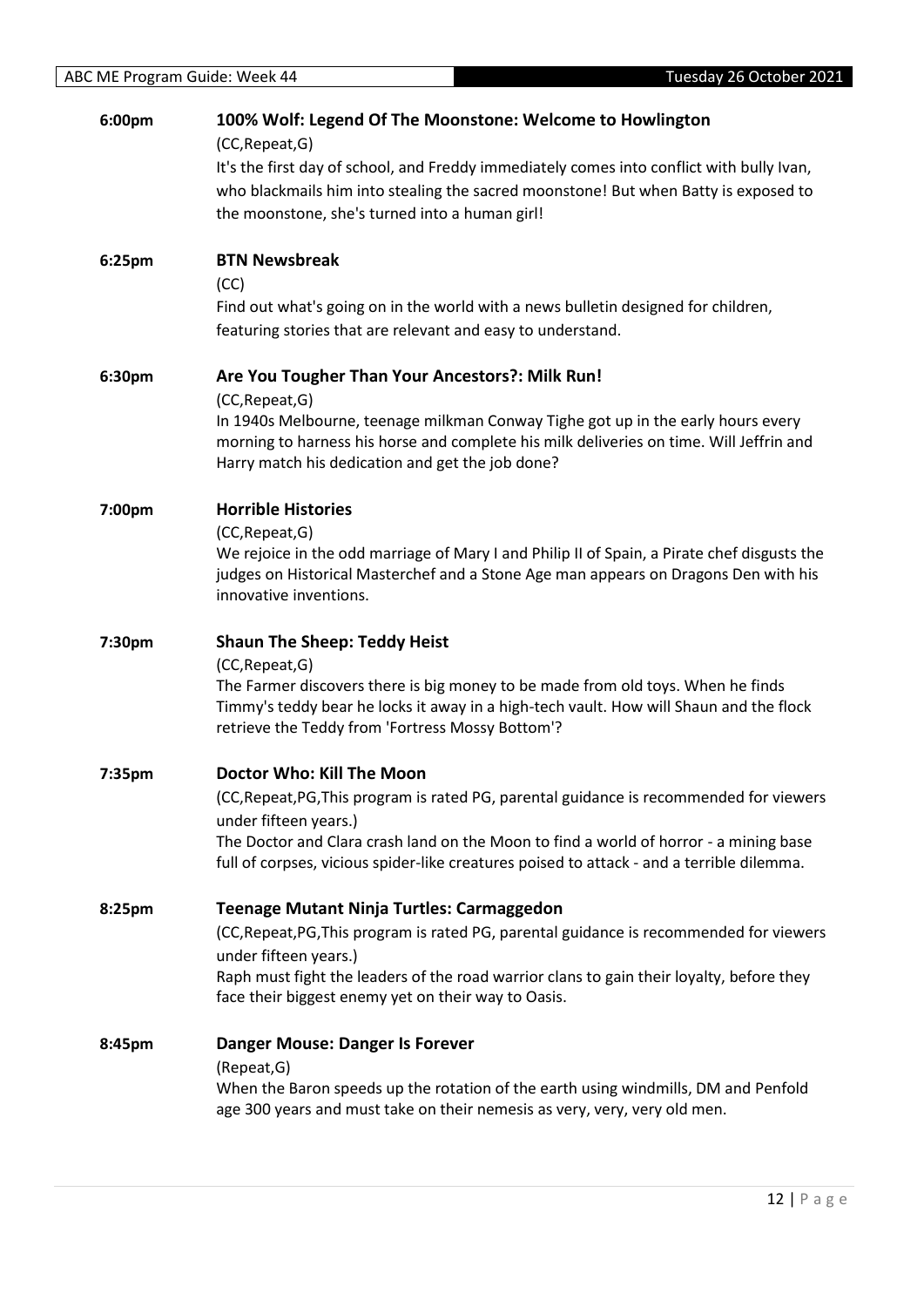| 8:55pm             | The Fairly OddParents: Certifiable Super Sitter (Act 1 & 2)                                                  |
|--------------------|--------------------------------------------------------------------------------------------------------------|
|                    | (Repeat, PG, This program is rated PG, parental guidance is recommended for viewers<br>under fifteen years.) |
|                    | Chloe meets Poof for the first time when he comes home from school on Spring Break.                          |
|                    | Cosmo and Wanda win a free French Dinner, so Chloe gets to babysit Poof and his                              |
|                    | friends. All goes well until Vicky shows up.                                                                 |
| 9:20 <sub>pm</sub> | <b>Find Me In Paris: Whatever It Takes</b>                                                                   |
|                    | (CC, Repeat, G)                                                                                              |
|                    | With the announcement of the European Choreographer's Grand Prix, lines are drawn in                         |
|                    | the sand, when Lena and Ines both vie for the same role.                                                     |
| 9:45pm             | rage                                                                                                         |
|                    | (Repeat, PG, Some of the music clips in this show may not be appropriate for everyone                        |
|                    | watching ABC ME. If you're under fifteen you should check with an adult before watching                      |
|                    | this next show.)                                                                                             |
|                    | Wall-to-wall music videos, from new releases to classics and the long-forgotten.                             |
| 10:45pm            | <b>ABC ME Programs Resume At 6am</b>                                                                         |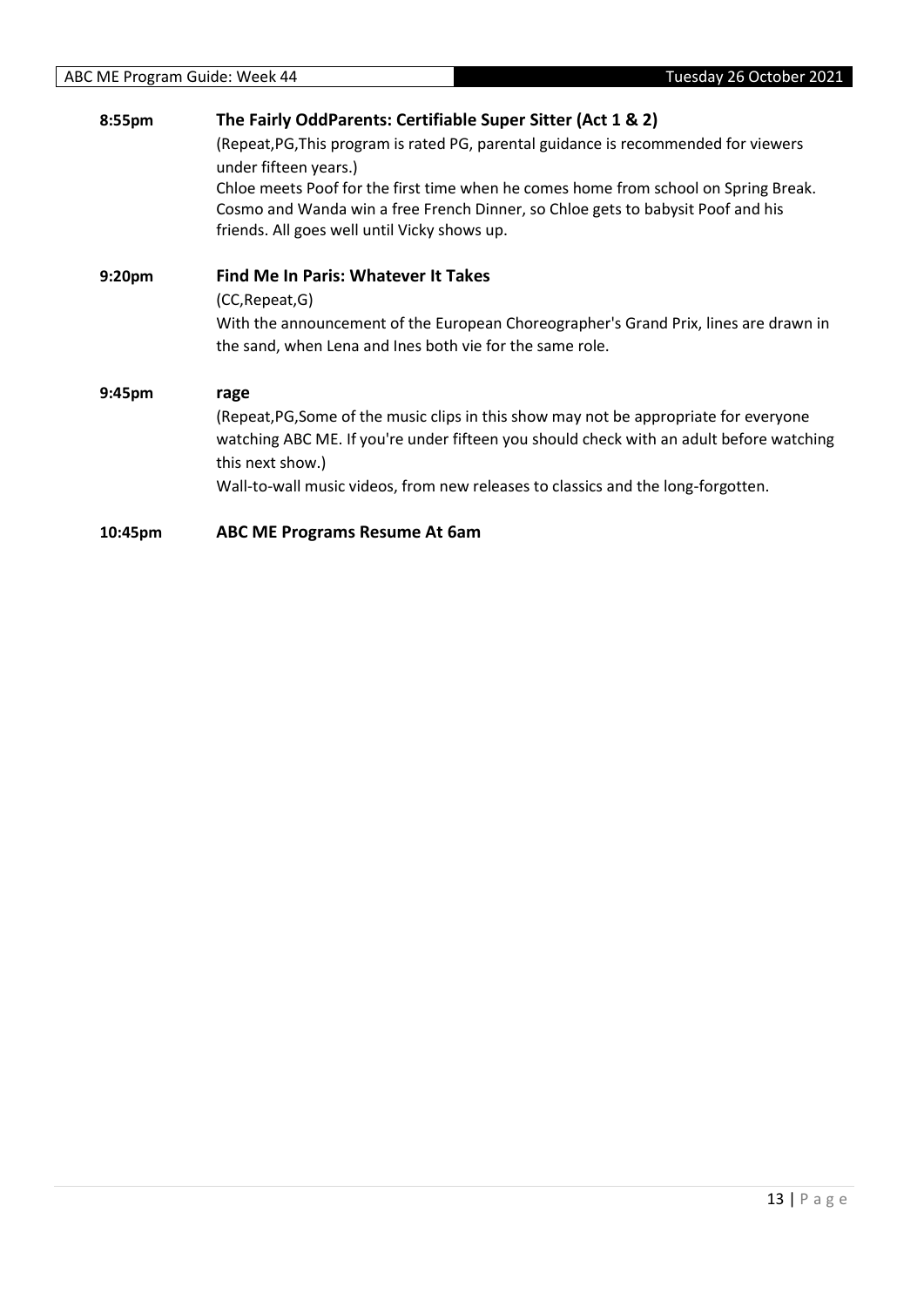#### <span id="page-13-0"></span>**Wednesday, 27 October 2021**

| 6:00am  | <b>SheZow</b>                                                                       |
|---------|-------------------------------------------------------------------------------------|
|         | (CC, Repeat, G)                                                                     |
| 6:10am  | <b>Danger Mouse</b>                                                                 |
|         | (Repeat, G)                                                                         |
| 6:25am  | <b>The Flamin' Thongs</b>                                                           |
|         | (CC, Repeat, G)                                                                     |
| 6:35am  | <b>Moka's Fabulous Adventures!</b>                                                  |
|         | (Repeat, G)                                                                         |
| 6:45am  | Spongo, Fuzz and Jalapena                                                           |
|         | (CC, Repeat, G)                                                                     |
| 6:55am  | Kuu Kuu Harajuku                                                                    |
|         | (Repeat, G)                                                                         |
| 7:10am  | <b>The Strange Chores</b>                                                           |
|         | (CC, Repeat, G)                                                                     |
| 7:20am  | <b>Total DramaRama</b>                                                              |
|         | (CC, Repeat, G)                                                                     |
| 7:30am  | <b>Cloudy With A Chance Of Meatballs</b>                                            |
|         | (Repeat, G)                                                                         |
| 7:40am  | The Rubbish World Of Dave Spud                                                      |
|         | (CC, Repeat, G)                                                                     |
| 7:55am  | <b>Space Nova</b>                                                                   |
|         | (Repeat, G)                                                                         |
| 8:15am  | <b>Dogstar</b>                                                                      |
|         | (CC, Repeat, G)                                                                     |
| 8:40am  | <b>Sally Bollywood</b>                                                              |
|         | (CC, Repeat, G)                                                                     |
| 8:55am  | <b>Bottersnikes And Gumbles</b>                                                     |
|         | (CC, Repeat, G)                                                                     |
| 9:05am  | <b>Barney's Barrier Reef</b>                                                        |
|         | (CC, Repeat, G)                                                                     |
| 9:35am  | <b>Wow That's Amazing</b>                                                           |
|         | (CC, Repeat, G, Some of these experiments can be dangerous. Do not try them without |
|         | the help of an adult.)                                                              |
| 10:00am | <b>History Hunters</b>                                                              |
|         | (CC, Repeat, G, Some of these experiments can be dangerous. Do not try them without |
|         | the help of an adult.)                                                              |
| 10:25am | <b>Back In Time For Dinner: Education Shorts</b>                                    |
|         | (CC, Repeat, G)                                                                     |
| 10:30am | Are You Tougher Than Your Ancestors?                                                |
|         | (CC, Repeat, G)                                                                     |
| 10:55am | <b>BTN Specials</b>                                                                 |
|         | (CC, Repeat)                                                                        |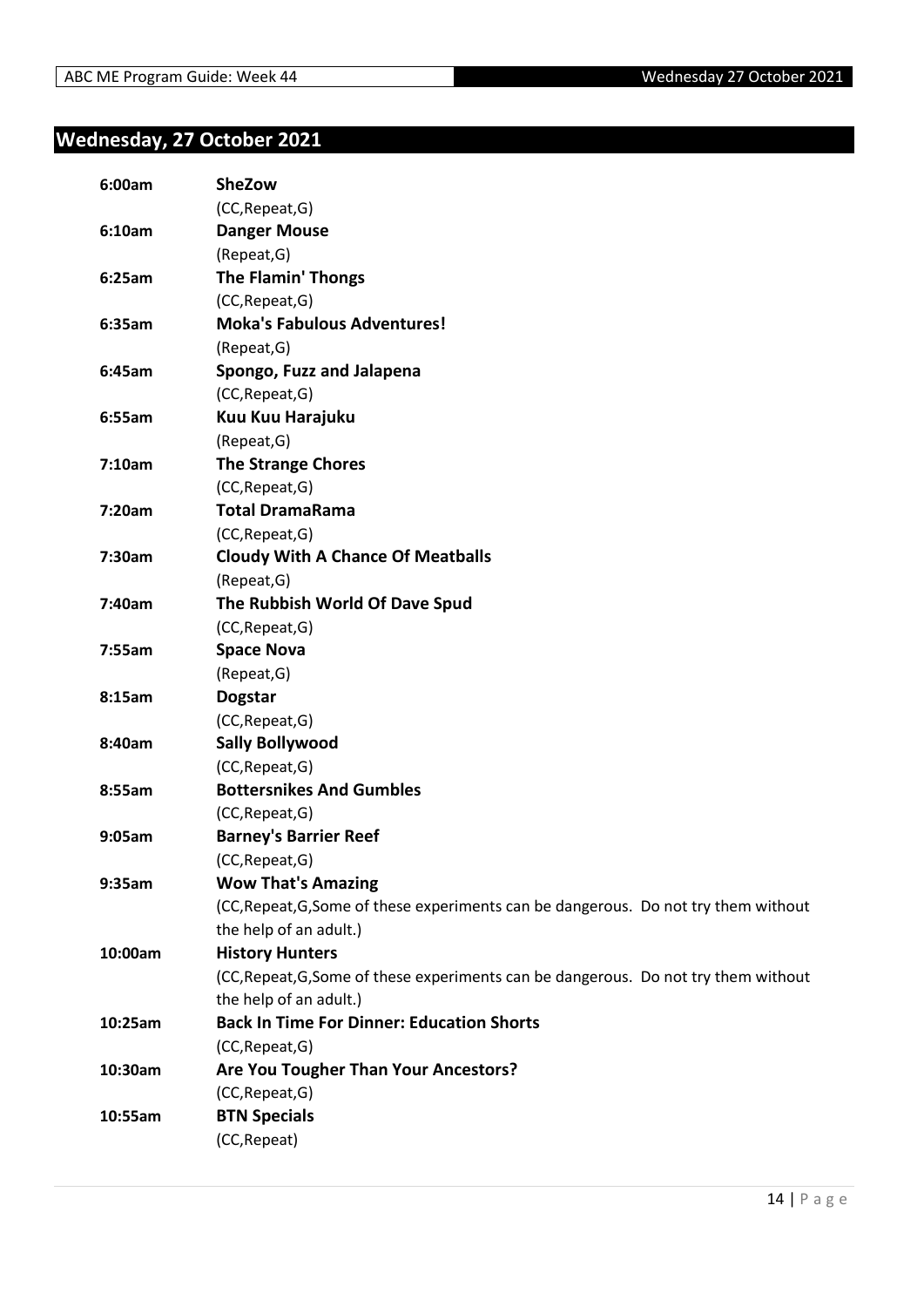| 11:15am | <b>Colonising Australia 1788-1901</b>                                                                                      |
|---------|----------------------------------------------------------------------------------------------------------------------------|
|         | (CC, Repeat, G)                                                                                                            |
| 11:25am | <b>Children of the Holocaust</b>                                                                                           |
|         | (CC, Repeat, G)                                                                                                            |
| 11:35am | <b>Kids of Courage</b>                                                                                                     |
|         | (CC, Repeat, PG, This program is rated PG, parental guidance is recommended for viewers                                    |
|         | under fifteen years.)                                                                                                      |
| 12:00pm | <b>Operation Ouch!</b>                                                                                                     |
|         | (CC, Repeat, G, This program shows medical procedures. In an emergency ring 000 for                                        |
|         | help)                                                                                                                      |
| 12:30pm | <b>Horrible Histories</b>                                                                                                  |
|         | (CC, Repeat, PG)                                                                                                           |
| 1:00pm  | Deadly 60 On A Mission: Pole To Pole                                                                                       |
|         | (CC,AD, Repeat, PG, This program includes animals being killed for food.)                                                  |
| 1:30pm  | The Wonderful World of Puppies                                                                                             |
|         | (Repeat, G)                                                                                                                |
| 2:20pm  | The Zoo                                                                                                                    |
|         | (CC, Repeat, G)                                                                                                            |
| 2:35pm  | <b>Dwight In Shining Armour</b>                                                                                            |
|         | (CC, Repeat, PG, This program is rated PG, parental guidance is recommended for viewers                                    |
|         | under fifteen years.)                                                                                                      |
| 3:00pm  | <b>Mystic</b>                                                                                                              |
|         | (CC, Repeat, PG, This program is rated PG, parental guidance is recommended for viewers                                    |
|         | under fifteen years.)                                                                                                      |
| 3:30pm  | Larry the Wonderpup                                                                                                        |
|         | (Repeat, G)                                                                                                                |
| 3:40pm  | <b>Matilda And The Ramsay Bunch</b>                                                                                        |
|         | (Repeat, G)                                                                                                                |
| 4:00pm  | <b>The Dengineers</b>                                                                                                      |
|         | (Repeat, G, For some of these activities you need to ask for an adult's permission. Do not<br>try doing them on your own.) |
| 4:30pm  | <b>Holly Hobbie</b>                                                                                                        |
|         | (PG, This program is rated PG, parental guidance is recommended for viewers under                                          |
|         | fifteen years.)                                                                                                            |
| 4:55pm  | 100 Things To Do Before High School                                                                                        |
|         | (CC, Repeat, G)                                                                                                            |
| 5:25pm  | <b>Miraculous: Tales Of Ladybug And Cat Noir</b>                                                                           |
|         | (CC, Repeat, PG, This program is rated PG, parental guidance is recommended for viewers                                    |
|         | under fifteen years.)                                                                                                      |
| 5:50pm  | <b>Total DramaRama</b>                                                                                                     |
|         | (CC, Repeat, PG, This program is rated PG, parental guidance is recommended for viewers                                    |
|         | under fifteen years.)                                                                                                      |
|         |                                                                                                                            |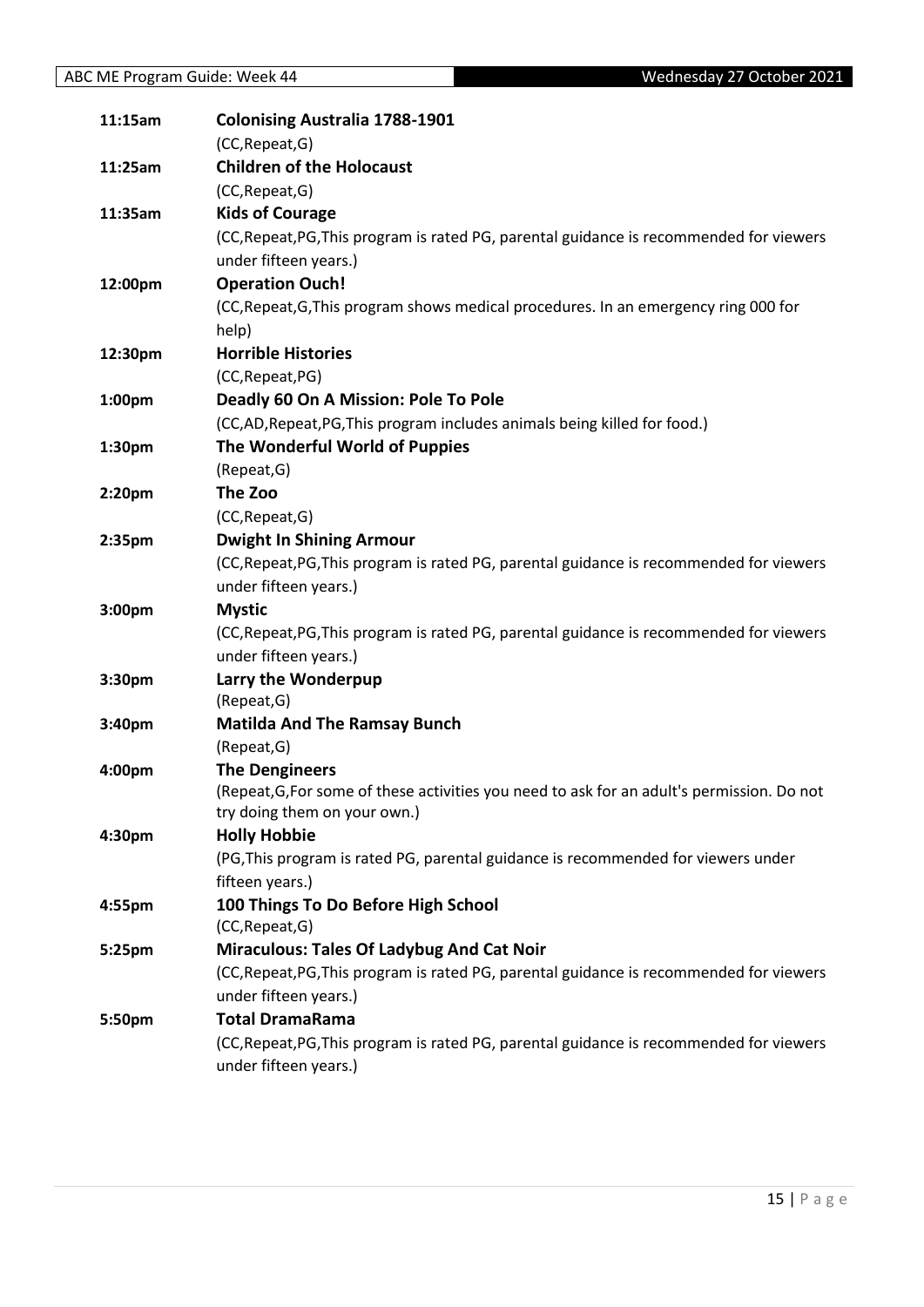| 6:00pm | 100% Wolf: Legend Of The Moonstone: The Golden Horn                                                                                                                                                                                     |
|--------|-----------------------------------------------------------------------------------------------------------------------------------------------------------------------------------------------------------------------------------------|
|        | (CC, Repeat, PG, This program is rated PG, parental guidance is recommended for viewers<br>under fifteen years.)                                                                                                                        |
|        | Freddy attempts to teach Batty how to be human while searching for a cure for her new<br>human form. A class assignment to capture the mysterious 'Golden Horn' and prove who<br>the alpha wolf is goes awry when a wilderwolf attacks! |
| 6:25pm | <b>BTN Newsbreak</b><br>(CC)                                                                                                                                                                                                            |
|        | Find out what's going on in the world with a news bulletin designed for children,<br>featuring stories that are relevant and easy to understand.                                                                                        |
| 6:30pm | Are You Tougher Than Your Ancestors?: Dai Gum San! Bendigo Easter Festival                                                                                                                                                              |
|        | (CC, Repeat, G, For some of these activities you need to ask for an adult's permission. Do                                                                                                                                              |
|        | not try doing them on your own.)                                                                                                                                                                                                        |
|        | 9 year old Christina Tie performed in Bendigo's famous Easter Parade in 1889. Can Avie<br>and Alyssa learn the skills they need to put on a show that delights the crowd?                                                               |
| 7:00pm | <b>Horrible Histories</b>                                                                                                                                                                                                               |
|        | (CC, Repeat, G)                                                                                                                                                                                                                         |
|        | The people of Strasbourg literally can't stand still with Dance Fever, HHTV presenter<br>Fearne Polyester reports from a bizarre Greek festival and King Charles II meets the man<br>who tried to steal the Crown Jewels.               |
| 7:30pm | <b>Shaun The Sheep: #Farmstar</b>                                                                                                                                                                                                       |
|        | (CC, Repeat, G)                                                                                                                                                                                                                         |
|        | Ben and his dog Lexie from the neighbouring farm are an online sensation. Not to be<br>outdone, the Farmer decides to post his own videos online but gets 'zero likes' until<br>Shaun and the flock step in to help out.                |
| 7:35pm | Doctor Who: Mummy On The Orient Express                                                                                                                                                                                                 |
|        | (CC, Repeat, PG, This program is rated PG, parental guidance is recommended for viewers<br>under fifteen years.)                                                                                                                        |
|        | The Doctor and Clara are on the most beautiful train in history, speeding among the stars                                                                                                                                               |
|        | of the future. But, they are unaware that a deadly creature is stalking the passengers.                                                                                                                                                 |
| 8:25pm | Lost in Oz: Go Forth                                                                                                                                                                                                                    |
|        | (CC,AD,Repeat,G)<br>After being transported from Kansas to Oz on a magical tornado, twelve-year-old                                                                                                                                     |
|        | Dorothy finds herself lost in a strange new land with her trusty dog. Dorothy, Toto and<br>friends search for the magic they need to get back home.                                                                                     |
| 8:45pm | <b>Danger Mouse: Very Important Penfold</b>                                                                                                                                                                                             |
|        | (Repeat, G)<br>When Penfold saves a celebrity from certain doom he becomes a media sensation. DM<br>smells a rator at least some evil villainous Hamster from another dimension.                                                        |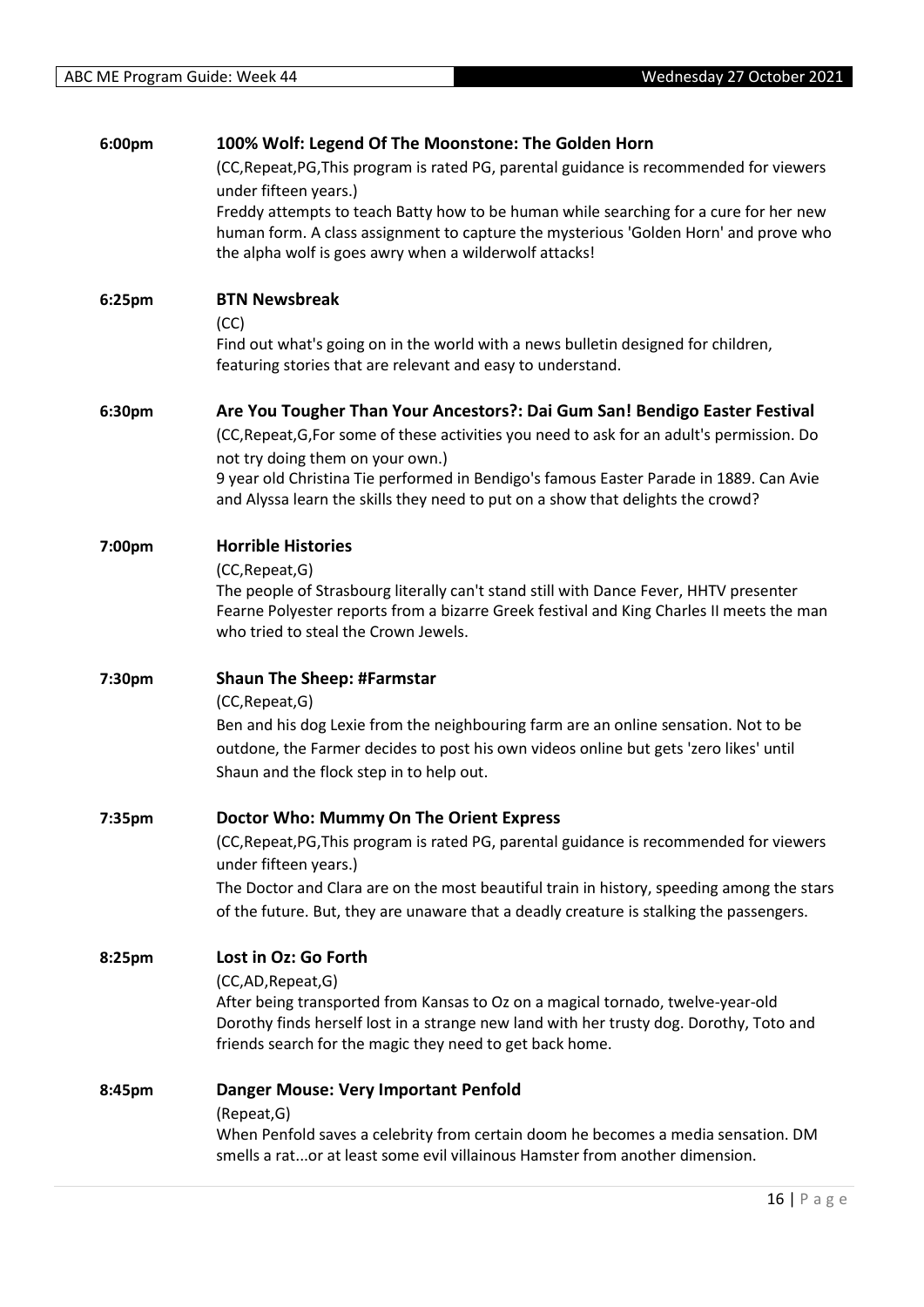| 9:00pm             | The Fairly OddParents: Goldie Crocks & the 3 Fair Bears/Fancy Schman                                                                                                                                                                               |
|--------------------|----------------------------------------------------------------------------------------------------------------------------------------------------------------------------------------------------------------------------------------------------|
|                    | (Repeat, PG, This program is rated PG, parental guidance is recommended for viewers                                                                                                                                                                |
|                    | under fifteen years.) Final<br>Yet another Squirrely Scout camping trip goes bad when Mr Crocker and the Fair Bears<br>show up. Timmy and Chloe's parents won't let them hang out on their friend-aversary<br>because of their social differences. |
| 9:20 <sub>pm</sub> | Find Me In Paris: Game On                                                                                                                                                                                                                          |
|                    | (CC, Repeat, G)                                                                                                                                                                                                                                    |
|                    | Lena's on a mission to one up Thea by starting her own all-girl hip-hop crew and entering<br>them in Thea's claim to fame - the TV series 'Dance Off'.                                                                                             |
| 9:45pm             | rage                                                                                                                                                                                                                                               |
|                    | (Repeat, PG, Some of the music clips in this show may not be appropriate for everyone<br>watching ABC ME. If you're under fifteen you should check with an adult before watching<br>this next show.)                                               |
|                    | Wall-to-wall music videos, from new releases to classics and the long-forgotten.                                                                                                                                                                   |
| 10:50pm            | <b>ABC ME Programs Resume At 6am</b>                                                                                                                                                                                                               |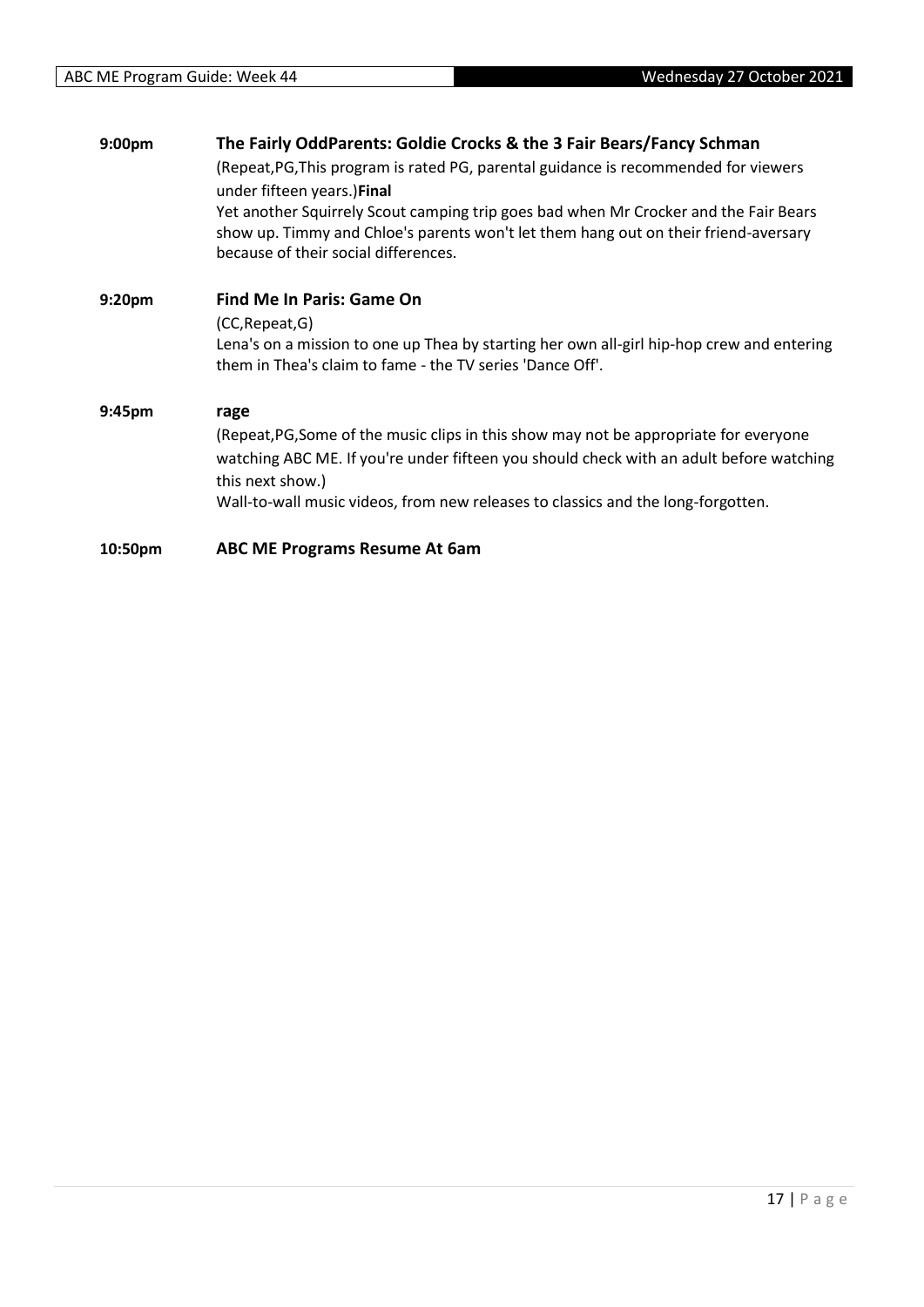#### <span id="page-17-0"></span>**Thursday, 28 October 2021**

| 6:00am  | <b>SheZow</b>                                                                       |
|---------|-------------------------------------------------------------------------------------|
|         | (CC, Repeat, G)                                                                     |
| 6:10am  | <b>Danger Mouse</b>                                                                 |
|         | (Repeat, G)                                                                         |
| 6:25am  | <b>The Flamin' Thongs</b>                                                           |
|         | (CC, Repeat, G)                                                                     |
| 6:35am  | <b>Moka's Fabulous Adventures!</b>                                                  |
|         | (Repeat, G)                                                                         |
| 6:45am  | Spongo, Fuzz and Jalapena                                                           |
|         | (CC, Repeat, G)                                                                     |
| 6:55am  | Kuu Kuu Harajuku                                                                    |
|         | (Repeat, G)                                                                         |
| 7:10am  | <b>The Strange Chores</b>                                                           |
|         | (CC, Repeat, G)                                                                     |
| 7:20am  | <b>Total DramaRama</b>                                                              |
|         | (CC, Repeat, G)                                                                     |
| 7:30am  | <b>Cloudy With A Chance Of Meatballs</b>                                            |
|         | (Repeat, G)                                                                         |
| 7:40am  | The Rubbish World Of Dave Spud                                                      |
|         | (CC, Repeat, G)                                                                     |
| 7:55am  | <b>Space Nova</b>                                                                   |
|         | (Repeat, G)                                                                         |
| 8:15am  | <b>Dogstar</b>                                                                      |
|         | (CC, Repeat, G)                                                                     |
| 8:40am  | <b>Sally Bollywood</b>                                                              |
|         | (CC, Repeat, G)                                                                     |
| 8:55am  | <b>Bottersnikes And Gumbles</b>                                                     |
|         | (CC, Repeat, G)                                                                     |
| 9:05am  | <b>Barney's Barrier Reef</b>                                                        |
|         | (CC, Repeat, G)                                                                     |
| 9:35am  | <b>Wow That's Amazing</b>                                                           |
|         | (CC, Repeat, G, Some of these experiments can be dangerous. Do not try them without |
|         | the help of an adult.)                                                              |
| 10:00am | <b>Mindful Earth</b>                                                                |
|         | (Repeat, G)                                                                         |
| 10:10am | <b>The Mindfulness Tool Kit</b>                                                     |
|         | (CC, Repeat, G)                                                                     |
| 10:15am | <b>What It's Like</b>                                                               |
|         | (Repeat, G)                                                                         |
| 10:30am | <b>BTN</b>                                                                          |
|         | (CC, Repeat)                                                                        |
| 10:55am | <b>What It's Like</b>                                                               |
|         | (CC, Repeat, G)                                                                     |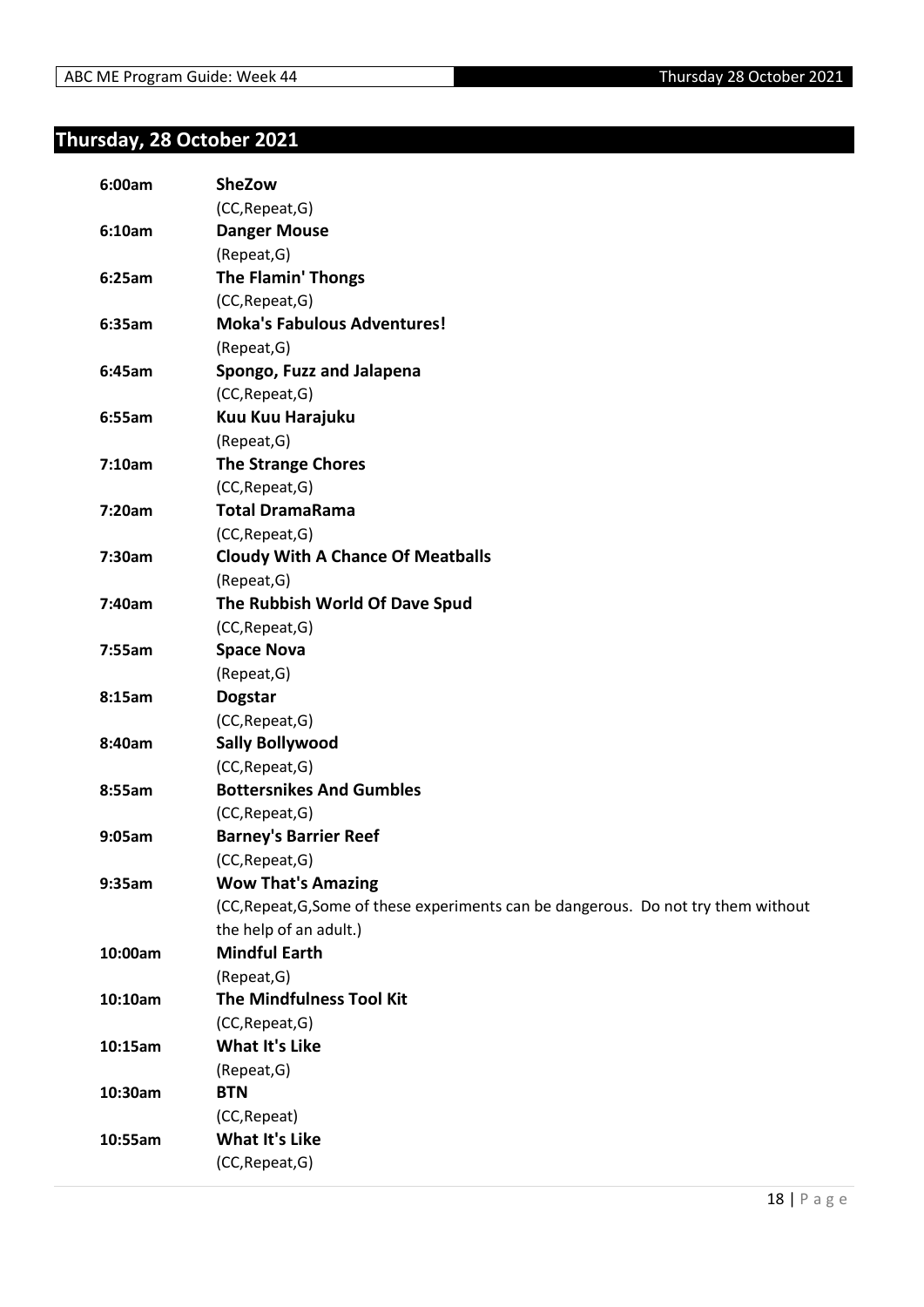| 11:05am | <b>199 Little Heroes</b>                                                                   |
|---------|--------------------------------------------------------------------------------------------|
|         | (CC, Repeat, G)                                                                            |
| 11:10am | <b>BTN: Media Literacy</b>                                                                 |
|         | (CC, Repeat, PG, This program is rated PG, parental guidance is recommended for viewers    |
|         | under fifteen years.)                                                                      |
| 11:30am | Move It Mob Style                                                                          |
|         | (CC, Repeat, G)                                                                            |
| 12:00pm | <b>Operation Ouch!</b>                                                                     |
|         | (CC, Repeat, G, This program shows medical procedures. In an emergency ring 000 for        |
|         | help)                                                                                      |
| 12:30pm | <b>Horrible Histories</b>                                                                  |
|         | (CC, Repeat, PG, This program is rated PG, parental guidance is recommended for viewers    |
|         | under fifteen years.)                                                                      |
| 1:00pm  | Deadly 60 On A Mission: Pole To Pole                                                       |
|         | (CC,AD, Repeat, G,Do not disturb or try to handle wild animals as they can be dangerous.)  |
| 1:30pm  | The Wonderful World of Puppies                                                             |
|         | (Repeat, G)                                                                                |
| 2:20pm  | The Zoo                                                                                    |
|         | (CC, Repeat, G)                                                                            |
| 2:35pm  | <b>Dwight In Shining Armour</b>                                                            |
|         | (CC, Repeat, PG, This program is rated PG, parental guidance is recommended for viewers    |
|         | under fifteen years.)                                                                      |
| 3:00pm  | <b>Mystic</b>                                                                              |
|         | (CC, Repeat, PG, This program is rated PG, parental guidance is recommended for viewers    |
|         | under fifteen years.)                                                                      |
| 3:30pm  | Larry the Wonderpup                                                                        |
|         | (Repeat, G)                                                                                |
| 3:40pm  | <b>Matilda And The Ramsay Bunch</b>                                                        |
|         | (Repeat, G)                                                                                |
| 4:00pm  | <b>The Dengineers</b>                                                                      |
|         | (Repeat, G, For some of these activities you need to ask for an adult's permission. Do not |
|         | try doing them on your own.)                                                               |
| 4:30pm  | <b>Holly Hobbie</b>                                                                        |
|         | (G)                                                                                        |
| 4:55pm  | 100 Things To Do Before High School                                                        |
|         | (CC, Repeat, G)                                                                            |
| 5:25pm  | <b>Miraculous: Tales Of Ladybug And Cat Noir</b>                                           |
|         | (CC, Repeat, G)                                                                            |
| 5:50pm  | <b>Total DramaRama</b>                                                                     |
|         | (CC, Repeat, PG, This program is rated PG, parental guidance is recommended for viewers    |
|         | under fifteen years.)                                                                      |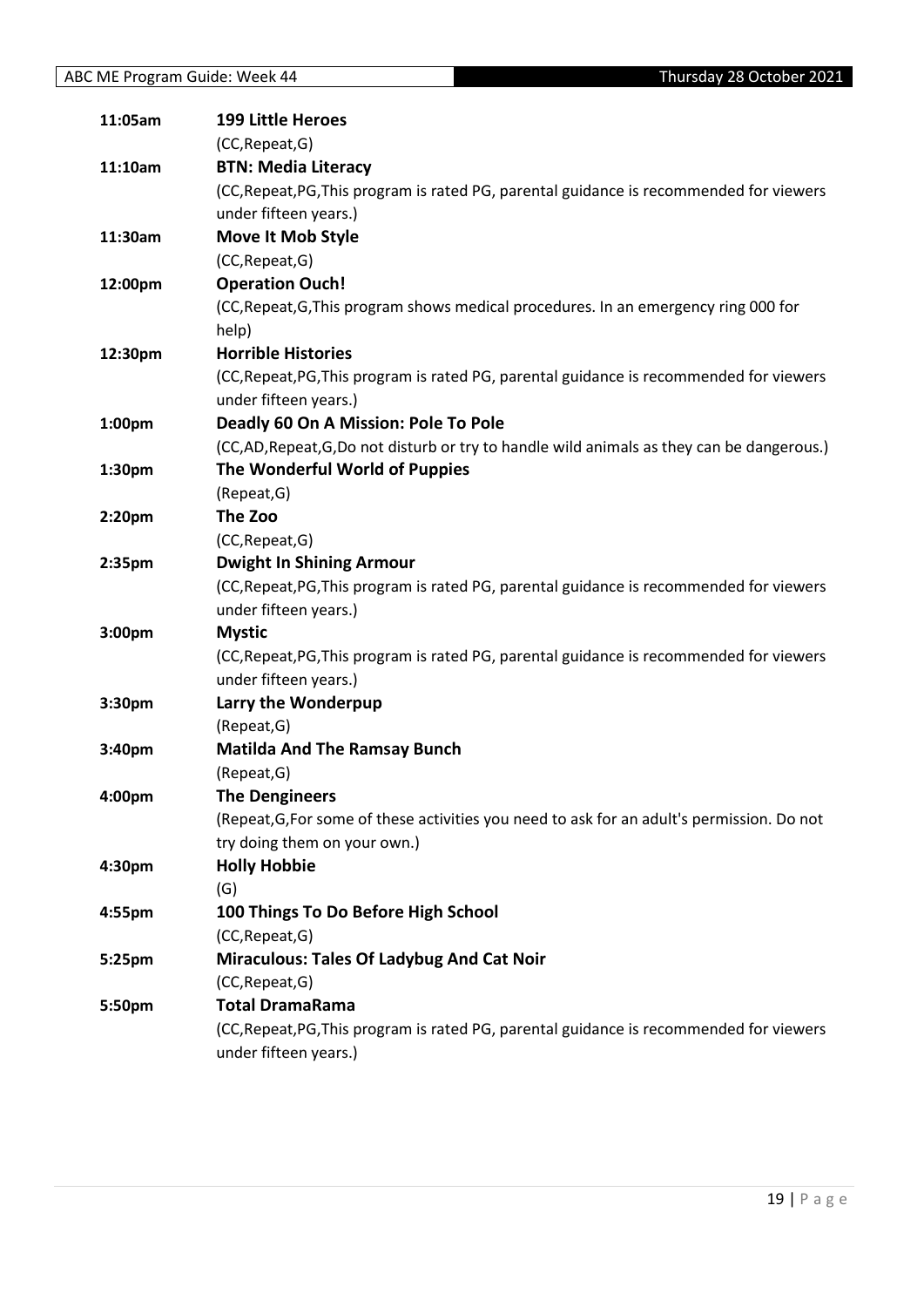| 6:00pm | 100% Wolf: Legend Of The Moonstone: The Accountant                                         |
|--------|--------------------------------------------------------------------------------------------|
|        | (CC, Repeat, PG, This program is rated PG, parental guidance is recommended for viewers    |
|        | under fifteen years.)                                                                      |
|        | Freddy becomes convinced that there's a wilderwolf at Howlington and launches a            |
|        | daring investigation to prove that it's the school accountant, Mr Sminch. Howlington gets  |
|        | a new teacher, the super cool and charming Ric Rawls.                                      |
| 6:25pm | <b>BTN Newsbreak</b>                                                                       |
|        | (CC)                                                                                       |
|        | Find out what's going on in the world with a news bulletin designed for children,          |
|        | featuring stories that are relevant and easy to understand.                                |
| 6:30pm | <b>Barney's Barrier Reef: Conmen</b>                                                       |
|        | (CC, Repeat, G)                                                                            |
|        | Barney Harwood and Gemma Hunt discover the crafty creatures that need some cool            |
|        | confidence tricks to stay alive.                                                           |
| 7:00pm | <b>Horrible Histories</b>                                                                  |
|        | (CC, Repeat, G)                                                                            |
|        | The Savage Songs compilation, featuring the hip hop battle of the boasting Celts, pop      |
|        | superstar Cleopatra, rock rebel William Wallace, the soulful Suffragettes, the funky Aztec |
|        | priests and the many, many, merry monarchs!                                                |
| 7:30pm | <b>Shaun The Sheep: Squirrelled Away</b>                                                   |
|        | (CC, Repeat, G)                                                                            |
|        | Stash the squirrel is preternaturally quick on the move, wreaking havoc when she takes     |
|        | the nuts that birdwatching Bitzer has left to attract rare birds to the Farm. Shaun and    |
|        | Bitzer work together to track down the culprit.                                            |
| 7:35pm | <b>Doctor Who: Flatline</b>                                                                |
|        | (CC, Repeat, PG, This program is rated PG, parental guidance is recommended for viewers    |
|        | under fifteen years.)                                                                      |
|        | Separated from the Doctor, Clara discovers a new menace from another dimension. With       |
|        | people to save, and the Doctor trapped, Clara goes against an enemy that exists beyond     |
|        | human perception.                                                                          |
| 8:20pm | Lost in Oz: Dorothy Meets The Lion                                                         |
|        | (CC,AD, Repeat, G)                                                                         |
|        | In search for magic to get home, Dorothy goes looking for Glinda the Good, the most        |
|        | powerful witch in Emerald City. But when she crosses paths with Reigh, the Cowardly        |
|        | Lion, he stirs up some serious trouble.                                                    |
| 8:45pm | Danger Mouse: The Cute Shall Inherit The Earth                                             |
|        | (Repeat, G)                                                                                |
|        | Cute Kittens are infiltrating positions of authority all around the world. Are they the    |
|        | feline equivalent of the Illuminati or do they just want to make napping compulsory?       |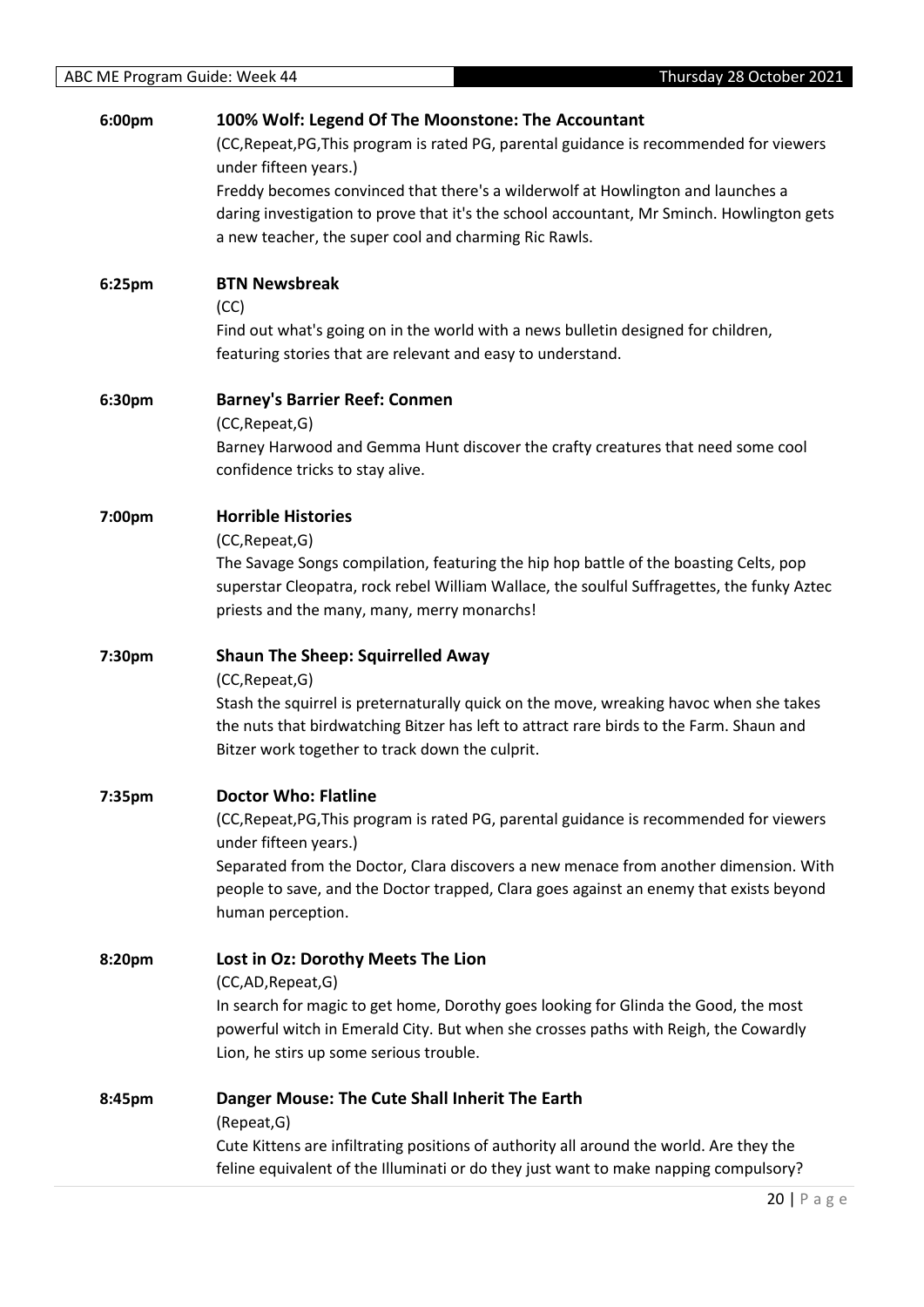| 8:55pm             | All Hail King Julien: The Strife Aquatic                                                                                                                                                             |
|--------------------|------------------------------------------------------------------------------------------------------------------------------------------------------------------------------------------------------|
|                    | (CC, Repeat, PG, This program is rated PG, parental guidance is recommended for viewers<br>under fifteen years.)                                                                                     |
|                    | Julien, Maurice and Pancho regroup aboard a submarine and ponder their next move,                                                                                                                    |
|                    | while a captive Mort plots to take down the tyrannical new king.                                                                                                                                     |
| 9:20 <sub>pm</sub> | <b>Find Me In Paris: Unexpected Allies</b>                                                                                                                                                           |
|                    | (CC, Repeat, G)                                                                                                                                                                                      |
|                    | During auditions for the European Choreographer's Grand Prix, Lena is devastated to<br>learn that not only are lnes and Pinky working together behind her back, but also Henri is<br>missing.        |
| 9:45pm             | rage: Guest Programmer                                                                                                                                                                               |
|                    |                                                                                                                                                                                                      |
|                    | (Repeat, PG, Some of the music clips in this show may not be appropriate for everyone<br>watching ABC ME. If you're under fifteen you should check with an adult before watching<br>this next show.) |
|                    | Wall-to-wall music videos, from new releases to classics and the long-forgotten.                                                                                                                     |
| 10:45pm            | <b>ABC ME Programs Resume At 6am</b>                                                                                                                                                                 |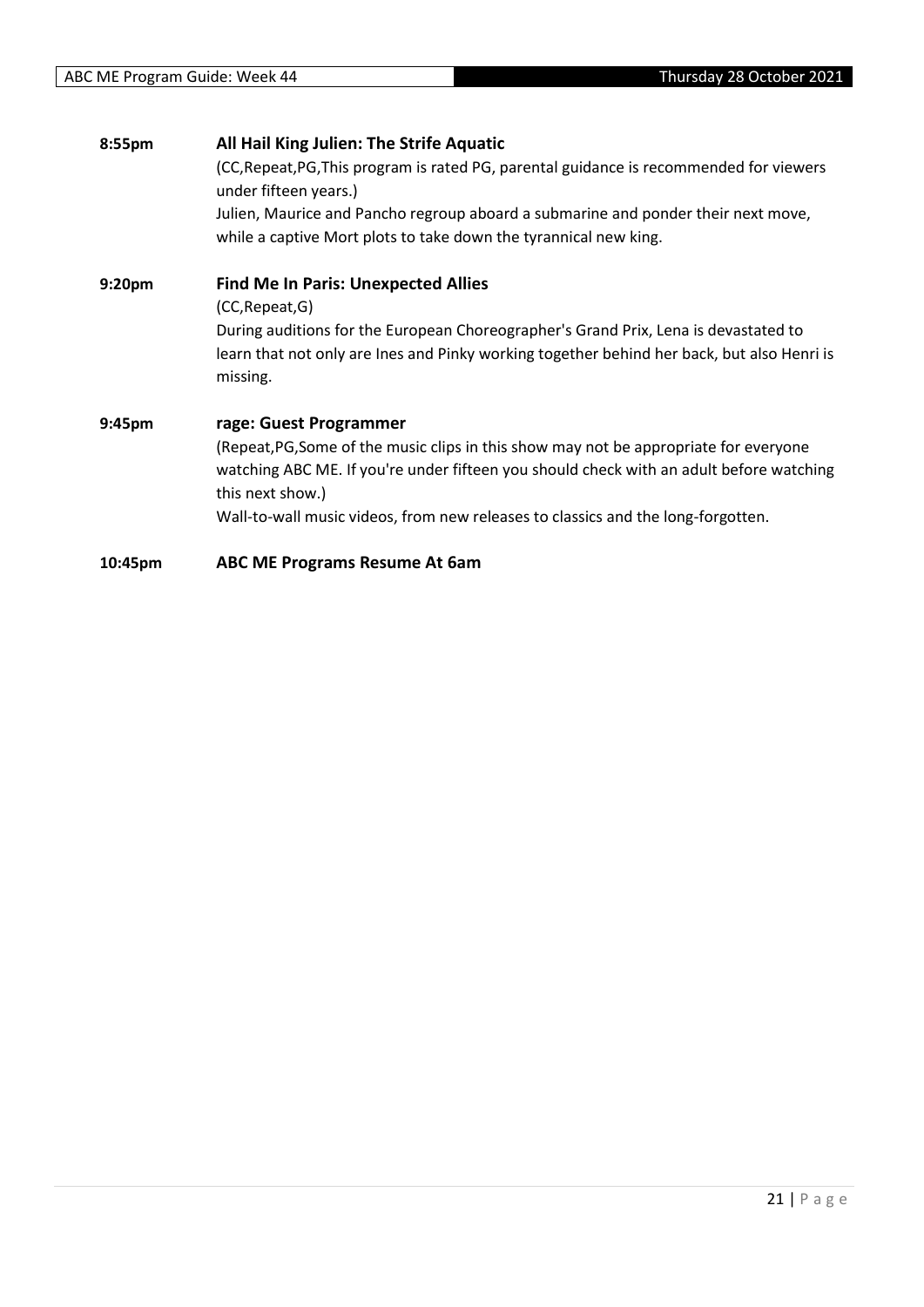### <span id="page-21-0"></span>**Friday, 29 October 2021**

| 6:00am  | <b>SheZow</b>                                                                       |
|---------|-------------------------------------------------------------------------------------|
|         | (CC, Repeat, G)                                                                     |
| 6:10am  | <b>Danger Mouse</b>                                                                 |
|         | (Repeat, G)                                                                         |
| 6:25am  | <b>The Flamin' Thongs</b>                                                           |
|         | (CC, Repeat, G)                                                                     |
| 6:35am  | <b>Moka's Fabulous Adventures!</b>                                                  |
|         | (Repeat, G)                                                                         |
| 6:45am  | Spongo, Fuzz and Jalapena                                                           |
|         | (CC, Repeat, G)                                                                     |
| 6:55am  | Kuu Kuu Harajuku                                                                    |
|         | (Repeat, G)                                                                         |
| 7:10am  | <b>The Strange Chores</b>                                                           |
|         | (CC, Repeat, G)                                                                     |
| 7:20am  | <b>Total DramaRama</b>                                                              |
|         | (CC, Repeat, G)                                                                     |
| 7:30am  | <b>Cloudy With A Chance Of Meatballs</b>                                            |
|         | (Repeat, G)                                                                         |
| 7:40am  | The Rubbish World Of Dave Spud                                                      |
|         | (CC, Repeat, G)                                                                     |
| 7:55am  | <b>Space Nova</b>                                                                   |
|         | (Repeat, G)                                                                         |
| 8:15am  | <b>Dogstar</b>                                                                      |
|         | (CC, Repeat, G)                                                                     |
| 8:40am  | <b>Sally Bollywood</b>                                                              |
|         | (CC, Repeat, G)                                                                     |
| 8:55am  | <b>Bottersnikes And Gumbles</b>                                                     |
|         | (CC, Repeat, G)                                                                     |
| 9:05am  | <b>Barney's Barrier Reef</b>                                                        |
|         | (CC, Repeat, G)                                                                     |
| 9:35am  | <b>Wow That's Amazing</b>                                                           |
|         | (CC, Repeat, G, Some of these experiments can be dangerous. Do not try them without |
|         | the help of an adult.)                                                              |
| 10:00am | <b>Mini Lessons: English</b>                                                        |
|         | (CC, Repeat, G)                                                                     |
| 10:10am | <b>Big Words Small Stories</b>                                                      |
|         | (Repeat, G)                                                                         |
| 10:15am | The Wacky Word Show                                                                 |
|         | (CC, Repeat, G)                                                                     |
| 10:40am | <b>Bertram Poppingstock: Problem Solver</b>                                         |
|         | (CC, Repeat, G)                                                                     |
| 10:50am | <b>Bistro Escargot</b>                                                              |
|         | (CC, Repeat, G)                                                                     |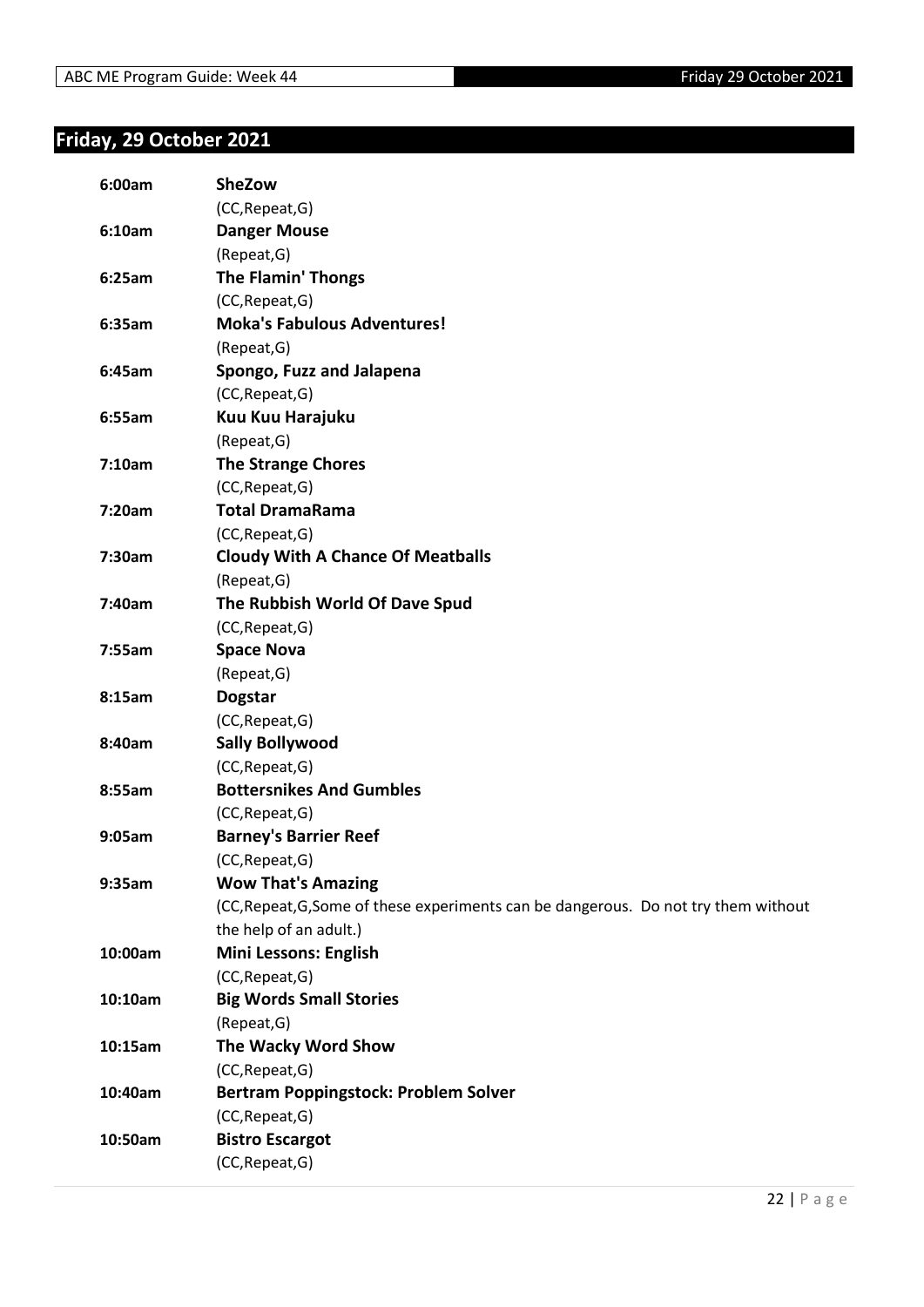| 11:00am | <b>Bringing Books to Life</b>                                                             |
|---------|-------------------------------------------------------------------------------------------|
|         | (CC, Repeat, G)                                                                           |
| 11:05am | <b>Shakespeare Uncovered</b>                                                              |
|         | (CC, Repeat, PG, This program is rated PG, parental guidance is recommended for viewers   |
|         | under fifteen years.)                                                                     |
| 12:00pm | <b>Operation Ouch!</b>                                                                    |
|         | (CC, Repeat, G, This program shows medical procedures. In an emergency ring 000 for       |
|         | help)                                                                                     |
| 12:30pm | <b>Horrible Histories</b>                                                                 |
|         | (CC, Repeat, G)                                                                           |
| 1:00pm  | Deadly 60 On A Mission: Pole To Pole                                                      |
|         | (CC,AD, Repeat, G,Do not disturb or try to handle wild animals as they can be dangerous.) |
| 1:30pm  | The Wonderful World of Puppies                                                            |
|         | (Repeat, G)                                                                               |
| 2:20pm  | The Zoo                                                                                   |
|         | (CC, Repeat, G)                                                                           |
| 2:35pm  | <b>Dwight In Shining Armour</b>                                                           |
|         | (CC, Repeat, PG, This program is rated PG, parental guidance is recommended for viewers   |
|         | under fifteen years.)                                                                     |
| 3:00pm  | <b>Mystic</b>                                                                             |
|         | (CC, Repeat, PG, This program is rated PG, parental guidance is recommended for viewers   |
|         | under fifteen years.)                                                                     |
| 3:30pm  | Larry the Wonderpup                                                                       |
|         | (Repeat, G)                                                                               |
| 3:40pm  | <b>Matilda And The Ramsay Bunch</b>                                                       |
|         | (Repeat, G)                                                                               |
| 4:00pm  | <b>Step Up To The Plate</b>                                                               |
|         | (CC)                                                                                      |
| 4:30pm  | <b>What's Cooking, Omari?</b>                                                             |
|         | (CC)                                                                                      |
| 4:35pm  | <b>Holly Hobbie</b>                                                                       |
|         | (PG, This program is rated PG, parental guidance is recommended for viewers under         |
|         | fifteen years.)                                                                           |
| 5:00pm  | 100 Things To Do Before High School                                                       |
|         | (CC, Repeat, G)                                                                           |
| 5:25pm  | <b>Miraculous: Tales Of Ladybug And Cat Noir</b>                                          |
|         | (CC, Repeat, G)                                                                           |
| 5:50pm  | <b>Total DramaRama</b>                                                                    |
|         | (CC, Repeat, PG, This program is rated PG, parental guidance is recommended for viewers   |
|         | under fifteen years.)                                                                     |
| 6:00pm  | 100% Wolf: Legend Of The Moonstone: The Fleaminator                                       |
|         | (CC, Repeat, G)                                                                           |
|         | The kids are struck down by a flea infestation, and Freddy and Batty are tasked with      |
|         | tracking down the mysterious Doog, keeper of the Fleaminator, the most powerful flea      |
|         | treatment known to dog, before they're all expelled!                                      |
|         |                                                                                           |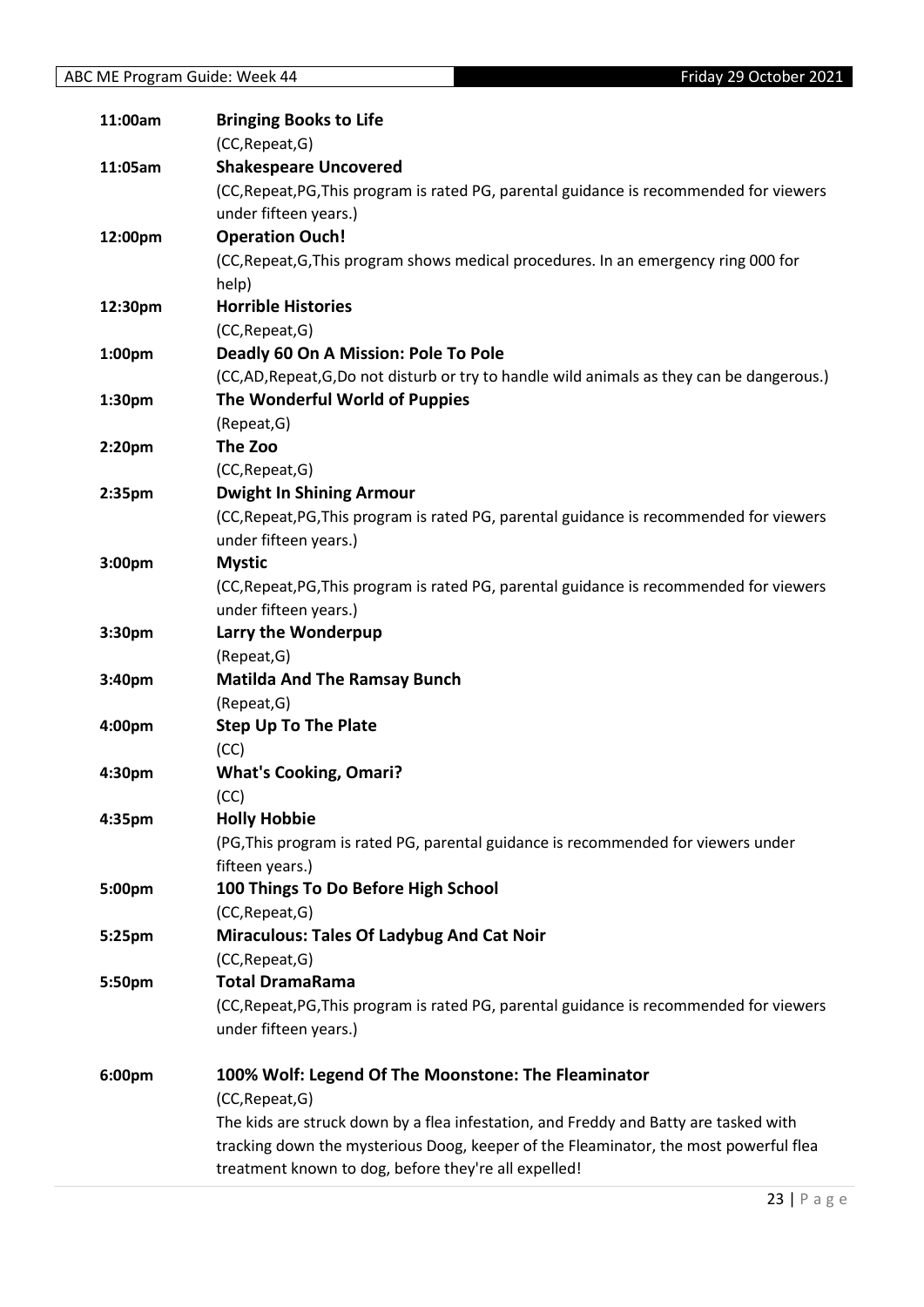| 6:25pm | <b>BTN Newsbreak</b>                                                                                             |
|--------|------------------------------------------------------------------------------------------------------------------|
|        | (CC)                                                                                                             |
|        | Find out what's going on in the world with a news bulletin designed for children,                                |
|        | featuring stories that are relevant and easy to understand.                                                      |
| 6:30pm | <b>Barney's Barrier Reef: Hitmen Armed And Dangerous</b>                                                         |
|        | (CC, Repeat, G)                                                                                                  |
|        | From boxing shrimps to chomping sharks, it's hit or be hit with these creepy critters.                           |
| 7:00pm | The Son of Bigfoot                                                                                               |
|        | (AD, Repeat, PG, This program is rated PG, parental guidance is recommended for viewers<br>under fifteen years.) |
|        | A teenage boy journeys to find his missing father only to discover that he's actually                            |
|        | Bigfoot.                                                                                                         |
| 8:30pm | <b>Good Game Spawn Point</b>                                                                                     |
|        | (CC, Repeat)                                                                                                     |
|        | Good Game Spawn Point is the show for younger gamers, by gamers. Join Rad, Gem and                               |
|        | DARREN for the latest game reviews, news and stories from the exciting world of video<br>games!                  |
|        |                                                                                                                  |
| 8:45pm | <b>Sword Art Online: Return</b>                                                                                  |
|        | (CC, Repeat, PG, This program is rated PG, parental guidance is recommended for viewers                          |
|        | under fifteen years.)                                                                                            |
|        | Kirigaya is adjusting to his life outside of the game, but he hasn't forgotten about Asuna.                      |
|        | While visiting her in the hospital, he meets Sugou Nobuyuki.                                                     |
| 9:10pm | <b>Log Horizon</b>                                                                                               |
|        | (Repeat)                                                                                                         |
| 9:35pm | ABC ME Programs Resume At 6am                                                                                    |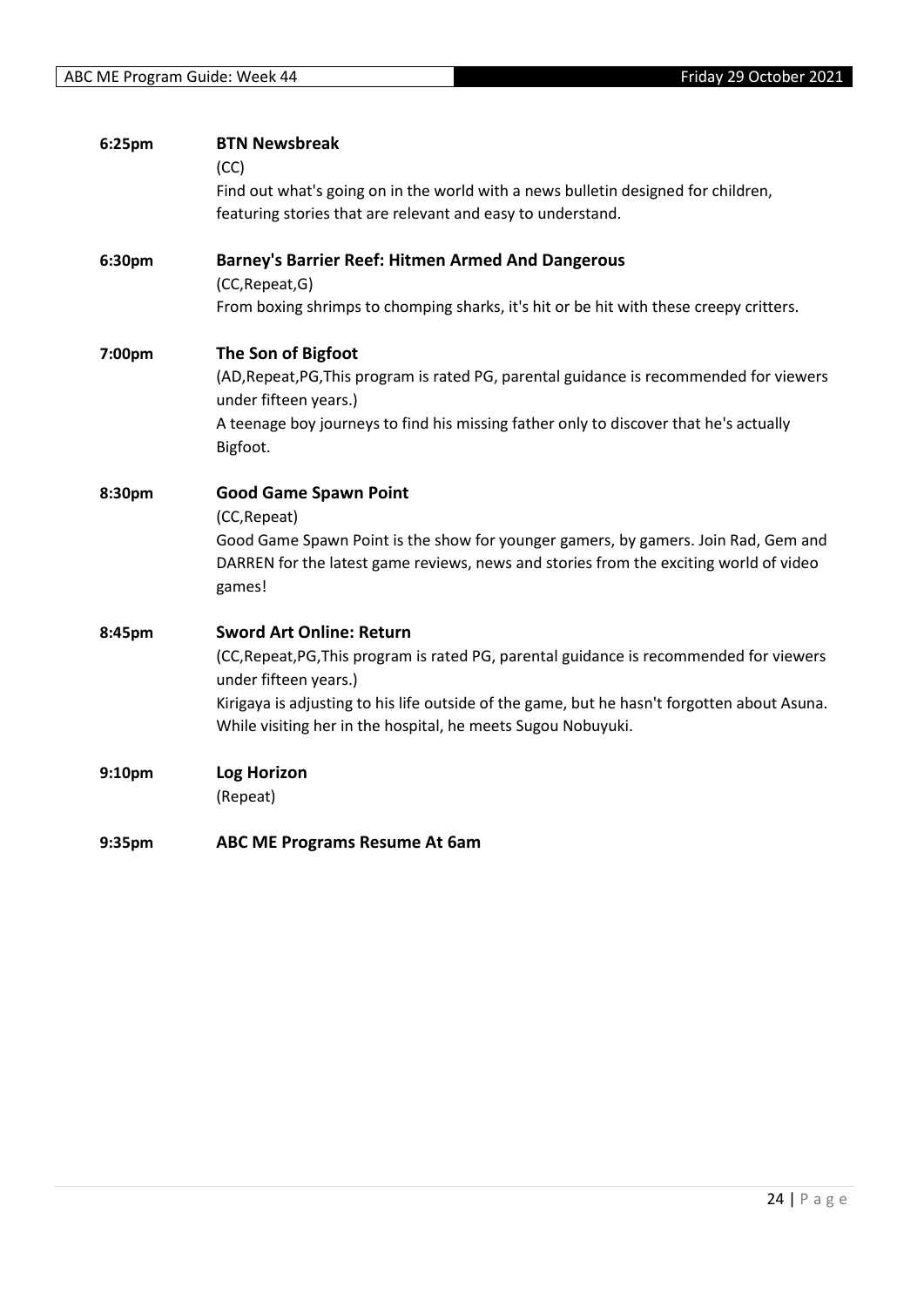#### <span id="page-24-0"></span>**Saturday, 30 October 2021**

| 6:00am  | <b>SheZow</b>                                                                           |
|---------|-----------------------------------------------------------------------------------------|
|         | (CC, Repeat, G)                                                                         |
| 6:10am  | <b>Danger Mouse</b>                                                                     |
|         | (Repeat, G)                                                                             |
| 6:25am  | <b>The Flamin' Thongs</b>                                                               |
|         | (CC, Repeat, G)                                                                         |
| 6:35am  | <b>Moka's Fabulous Adventures!</b>                                                      |
|         | (Repeat, G)                                                                             |
| 6:45am  | Spongo, Fuzz and Jalapena                                                               |
|         | (CC, Repeat, G)                                                                         |
| 6:55am  | Kuu Kuu Harajuku                                                                        |
|         | (Repeat, G)                                                                             |
| 7:10am  | <b>The Strange Chores</b>                                                               |
|         | (CC, Repeat, G)                                                                         |
| 7:20am  | <b>Total DramaRama</b>                                                                  |
|         | (CC, Repeat, G)                                                                         |
| 7:30am  | <b>Cloudy With A Chance Of Meatballs</b>                                                |
|         | (Repeat, G)                                                                             |
| 7:40am  | The Rubbish World Of Dave Spud                                                          |
|         | (CC, Repeat, G)                                                                         |
| 7:55am  | <b>Space Nova</b>                                                                       |
|         | (Repeat, G)                                                                             |
| 8:20am  | <b>The Penguins Of Madagascar</b>                                                       |
|         | (CC,AD,Repeat,G)                                                                        |
| 8:40am  | <b>Kong: King Of The Apes</b>                                                           |
|         | (CC, Repeat, PG, This program is rated PG, parental guidance is recommended for viewers |
|         | under fifteen years.)                                                                   |
| 9:05am  | <b>Good Game Spawn Point</b>                                                            |
|         | (CC)                                                                                    |
| 9:25am  | <b>Miraculous: Tales Of Ladybug And Cat Noir</b>                                        |
|         | (CC, Repeat, PG, This program is rated PG, parental guidance is recommended for viewers |
|         | under fifteen years.)                                                                   |
| 9:45am  | <b>Holly Hobbie</b>                                                                     |
|         | (Repeat, PG, This program is rated PG, parental guidance is recommended for viewers     |
|         | under fifteen years.)                                                                   |
| 10:10am | <b>Ace My Space</b>                                                                     |
|         | (CC, Repeat, G, For some of these craft projects you need an adult's help. Do not try   |
|         | making them on your own.)                                                               |
| 10:35am | <b>The Next Step</b>                                                                    |
|         | (CC, Repeat, G)                                                                         |
| 11:00am | So Awkward                                                                              |
|         | (CC, Repeat, G)                                                                         |
|         |                                                                                         |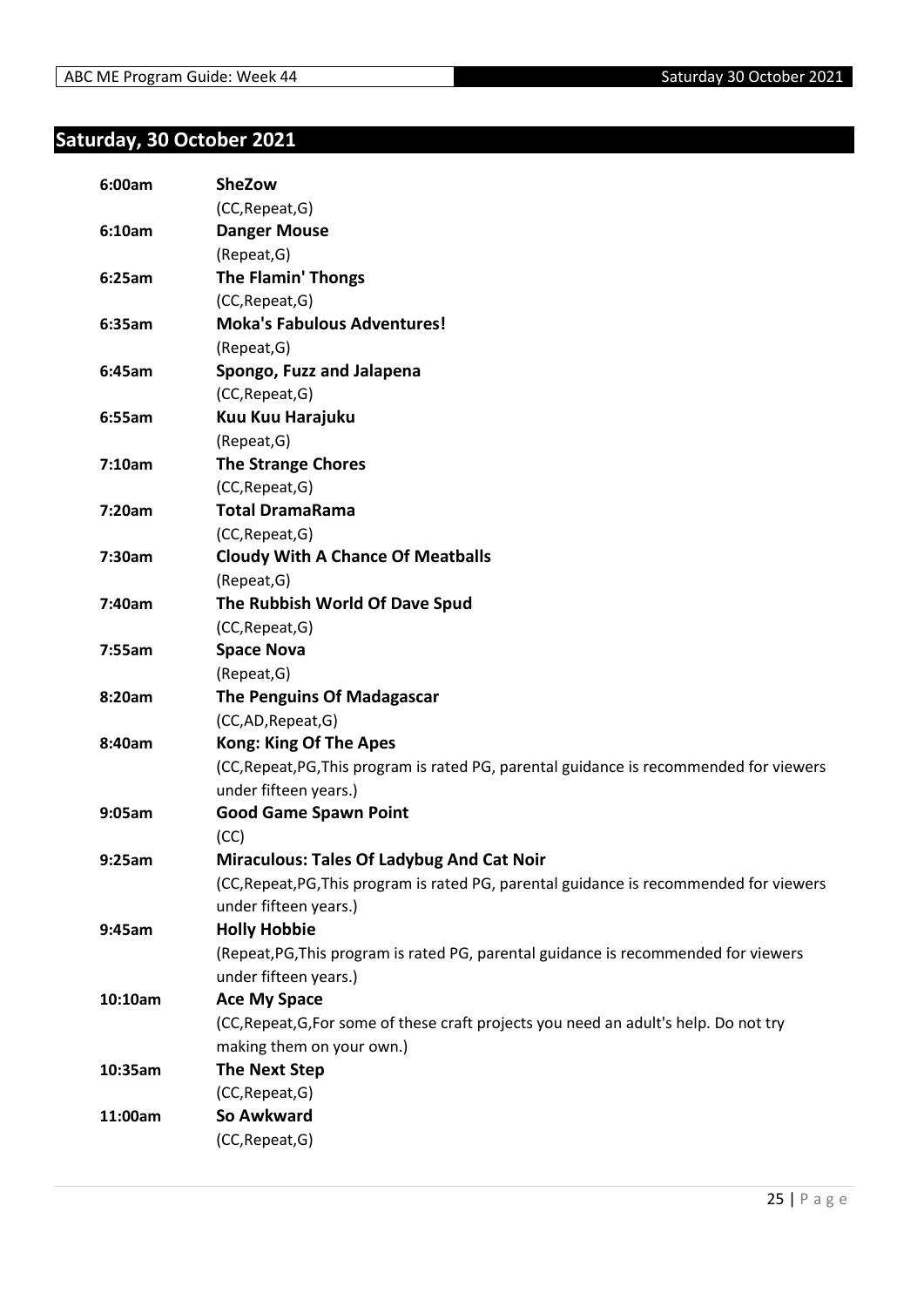| 11:30am            | <b>Nippers</b>                                                                            |
|--------------------|-------------------------------------------------------------------------------------------|
|                    | (CC, Repeat, G)                                                                           |
| 12:00pm            | <b>Operation Ouch!</b>                                                                    |
|                    | (CC, Repeat, G, This program shows medical procedures. In an emergency ring 000 for       |
|                    | help)                                                                                     |
| 12:30pm            | <b>Horrible Histories</b>                                                                 |
|                    | (CC, Repeat, PG, This program is rated PG, parental guidance is recommended for viewers   |
|                    | under fifteen years.)                                                                     |
| 12:55pm            | Deadly 60 On A Mission: Pole To Pole                                                      |
|                    | (CC,AD, Repeat, G,Do not disturb or try to handle wild animals as they can be dangerous.) |
| 1:30pm             | The Wonderful World of Puppies                                                            |
|                    | (Repeat, G)                                                                               |
| 2:15 <sub>pm</sub> | The Zoo                                                                                   |
|                    | (CC, Repeat, G)                                                                           |
| $2:25$ pm          | <b>Play Your Pets Right</b>                                                               |
|                    | (CC, Repeat, G)                                                                           |
| 2:45pm             | <b>Log Horizon</b>                                                                        |
|                    |                                                                                           |
| 3:15pm             | <b>Sailor Moon Crystal</b>                                                                |
|                    | (CC, Repeat, PG, This program is rated PG, parental guidance is recommended for viewers   |
|                    | under fifteen years.)                                                                     |
| 3:35pm             | <b>Voltron: Legendary Defender</b>                                                        |
|                    | (Repeat, PG, This program is rated PG, parental guidance is recommended for viewers       |
|                    | under fifteen years.)                                                                     |
| 4:00pm             | <b>Step Up To The Plate</b>                                                               |
|                    | (CC)                                                                                      |
| 4:30pm             | <b>What's Cooking, Omari?</b>                                                             |
|                    | (CC)                                                                                      |
| 4:35pm             | <b>Holly Hobbie</b>                                                                       |
|                    | (G)                                                                                       |
| 5:00pm             | 100 Things To Do Before High School                                                       |
|                    | (CC, Repeat, G)                                                                           |
| 5:25pm             | <b>Miraculous: Tales Of Ladybug And Cat Noir</b>                                          |
|                    | (CC, Repeat, G)                                                                           |
| 5:50pm             | <b>Total DramaRama</b>                                                                    |
|                    | (CC, Repeat, PG, This program is rated PG, parental guidance is recommended for viewers   |
|                    | under fifteen years.)                                                                     |
| 6:00pm             | 100% Wolf: Legend Of The Moonstone: Wolf Hunter                                           |
|                    | (CC, Repeat, G)                                                                           |
|                    | The kids head out on their first excursion to Night Patrol HQ. Freddy gets pulled into    |
|                    | Scarlet's world as she gets closer to the truth about werewolves and the two bond when    |
|                    | they get stuck in the forest while tracking a wolf.                                       |
|                    |                                                                                           |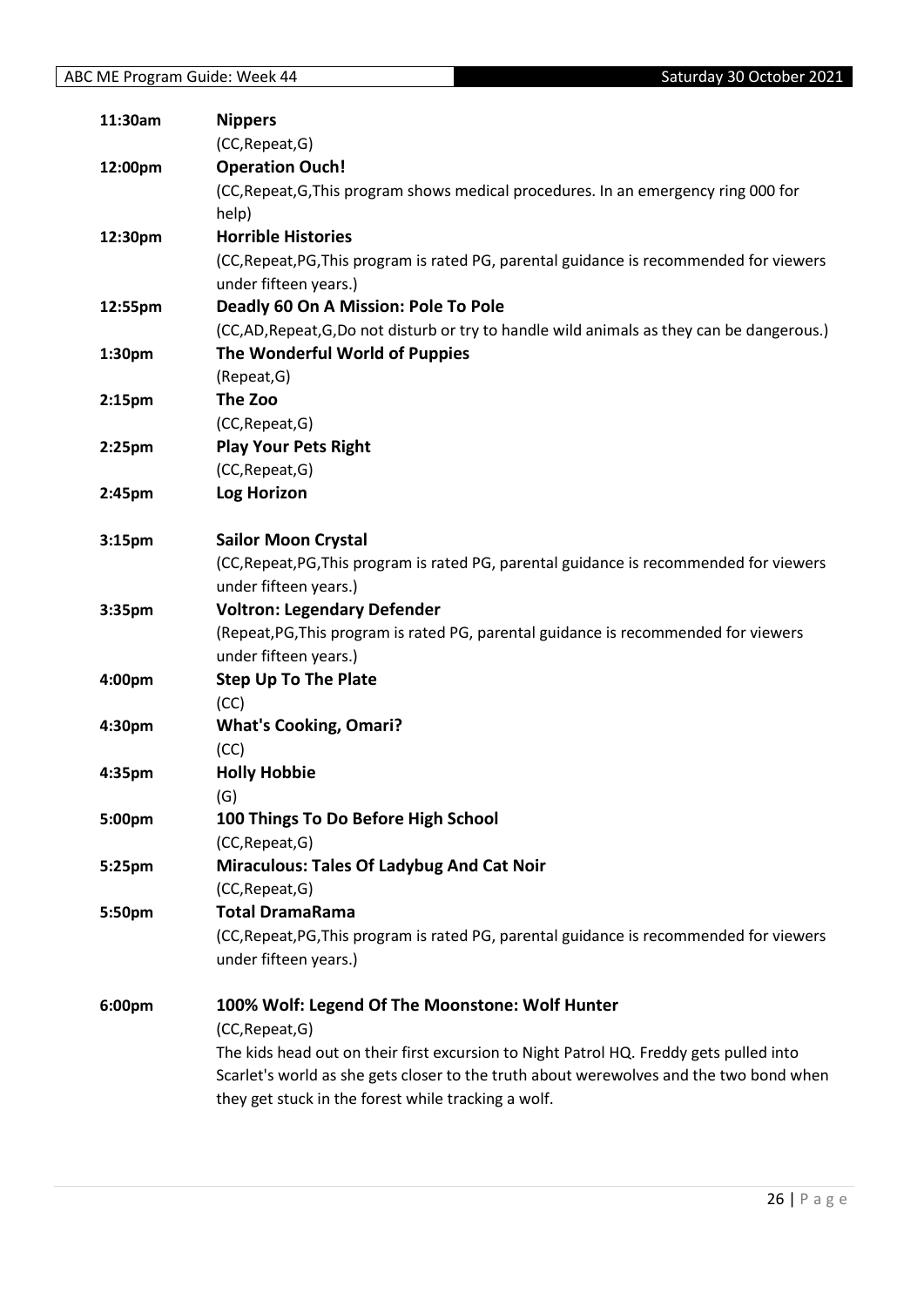| 6:25pm | <b>Welcome To Earth: Top Agent</b><br>(CC)                                                                                                                                                                                                            |
|--------|-------------------------------------------------------------------------------------------------------------------------------------------------------------------------------------------------------------------------------------------------------|
|        | Two ankle high aliens, Mish and Klaus, are sent to Earth by Commander Alpha to locate a<br>new HQ ahead of her planned invasion.                                                                                                                      |
| 6:30pm | <b>Secrets Of Skin: Moving</b>                                                                                                                                                                                                                        |
|        | (CC, Repeat, G, Do not disturb or try to handle wild animals as they can be dangerous.)<br>Professor Ben Garrod explores how adaptations on and in the skin allow birds to fly,<br>sharks to be built for speed and sugar gliders to take to the air. |
| 7:00pm | <b>Horrible Histories</b>                                                                                                                                                                                                                             |
|        | (CC, Repeat, G)                                                                                                                                                                                                                                       |
|        | Dick Whittington pitches a movie about his life, Stone Age technology geeks queue for<br>hours at the unveiling of the Bronze Age, and some German bomber pilots find an<br>unfortunate use for a tourist guidebook to Britain.                       |
| 7:30pm | <b>Shaun The Sheep: Pumpkin Peril</b>                                                                                                                                                                                                                 |
|        | (CC, Repeat, G)                                                                                                                                                                                                                                       |
|        | It's the night before Halloween and Bitzer is charged with guarding the Farmer's 3 prize<br>pumpkins. Despite Shaun and the flock's best efforts, the pumpkins mysteriously                                                                           |
|        | disappear, leaving nothing but a trail of ghostly slime.                                                                                                                                                                                              |
| 7:35pm | Doctor Who: In The Forest Of The Night                                                                                                                                                                                                                |
|        | (CC, Repeat, PG, This program is rated PG, parental guidance is recommended for viewers<br>under fifteen years.)                                                                                                                                      |
|        | One morning in every city and town in the world, the human race wakes up to face the                                                                                                                                                                  |
|        | most surprising invasion yet. Everywhere, in every land, a forest has grown overnight<br>and taken back the Earth.                                                                                                                                    |
| 8:20pm | Lost in Oz: Monkeys Fly                                                                                                                                                                                                                               |
|        | (CC,AD, Repeat, G)                                                                                                                                                                                                                                    |
|        | After getting key information from Reigh, Dorothy unravels a puzzle to reveal Glinda's<br>mysterious castle and must outsmart evil apprentice magician Fitz and his Winged                                                                            |
|        | Monkeys to get inside.                                                                                                                                                                                                                                |
| 8:45pm | Danger Mouse: All 5 It                                                                                                                                                                                                                                |
|        | (Repeat, G)                                                                                                                                                                                                                                           |
|        | Danger Mouse goes undercover as the fifth member of Quark's mega-popular boy band<br>discovering his inner performer and a musical plot to destroy the world.                                                                                         |
| 8:55pm | All Hail King Julien: Night Creatures                                                                                                                                                                                                                 |
|        | (CC, Repeat, PG, This program is rated PG, parental guidance is recommended for viewers<br>under fifteen years.)                                                                                                                                      |
|        | King Julien can't sleep so he decides to go on a milk cleanse to help, but after Todd is                                                                                                                                                              |
|        | attacked by a horrible monster, King Julien's nightmares cause the kingdom to question<br>him as The Night Creature!                                                                                                                                  |